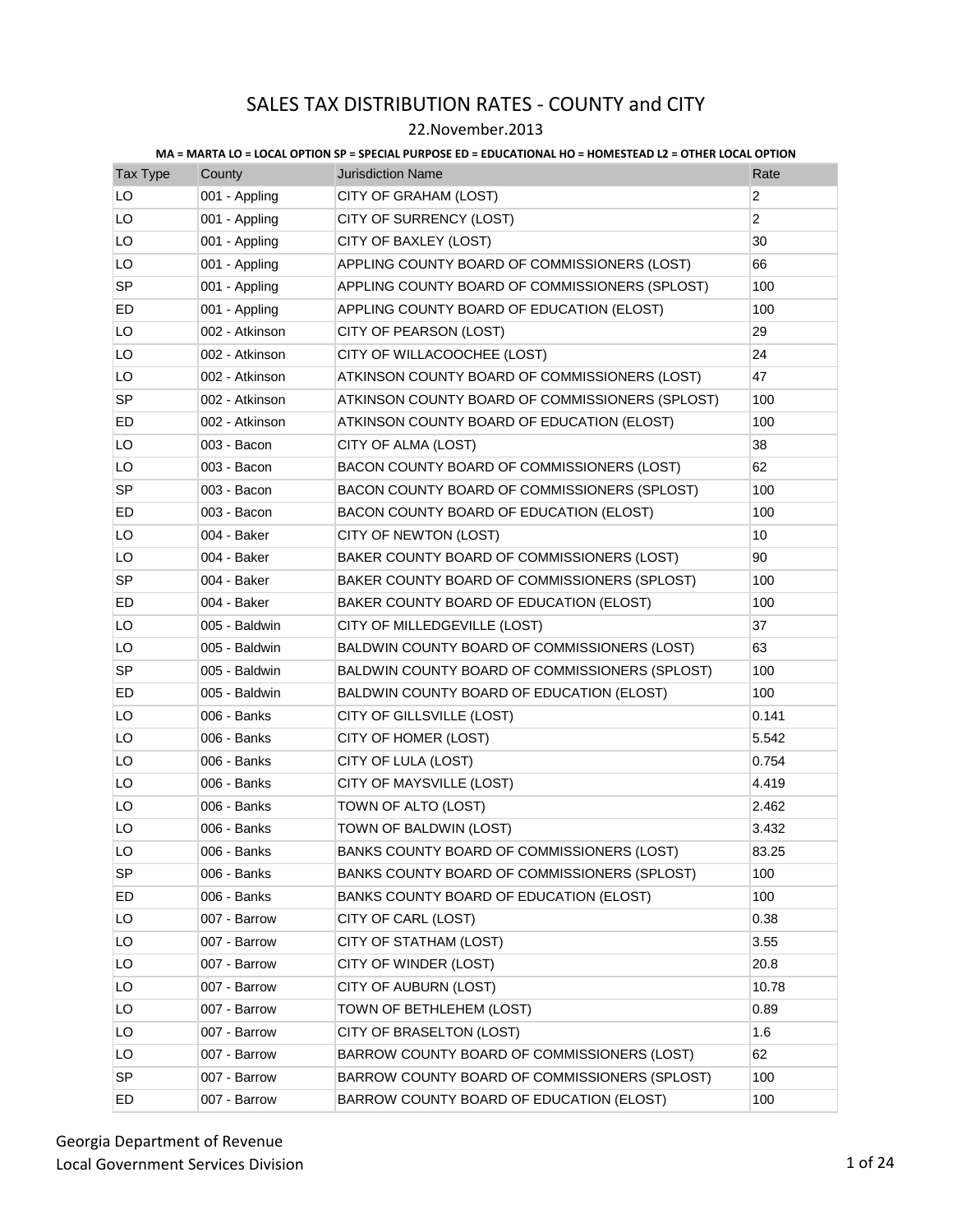### 22.November.2013

| Tax Type  | County         | <b>Jurisdiction Name</b>                        | Rate      |
|-----------|----------------|-------------------------------------------------|-----------|
| ED        | 008 - Bartow   | CARTERSVILLE BOARD OF EDUCATION (ELOST)         | 21.654353 |
| LO        | 008 - Bartow   | CITY OF CARTERSVILLE (LOST)                     | 19.3      |
| LO        | 008 - Bartow   | CITY OF EMERSON (LOST)                          | 1.97      |
| LO        | 008 - Bartow   | CITY OF EUHARLEE (LOST)                         | 4.13      |
| LO        | 008 - Bartow   | CITY OF KINGSTON (LOST)                         | 0.955     |
| LO        | 008 - Bartow   | CITY OF WHITE (LOST)                            | 0.955     |
| LO        | 008 - Bartow   | CITY OF ADAIRSVILLE (LOST)                      | 4.64      |
| LO        | 008 - Bartow   | BARTOW COUNTY BOARD OF COMMISSIONERS (LOST)     | 68.05     |
| <b>SP</b> | 008 - Bartow   | BARTOW COUNTY BOARD OF COMMISSIONERS (SPLOST)   | 100       |
| ED        | 008 - Bartow   | BARTOW COUNTY BOARD OF EDUCATION (ELOST)        | 78.345647 |
| LO        | 009 - Ben Hill | CITY OF FITZGERALD (LOST)                       | 50        |
| LO        | 009 - Ben Hill | BEN HILL COUNTY BOARD OF COMMISSIONERS (LOST)   | 50        |
| SP        | 009 - Ben Hill | BEN HILL COUNTY BOARD OF COMMISSIONERS (SPLOST) | 100       |
| ED        | 009 - Ben Hill | BEN HILL COUNTY BOARD OF EDUCATION (ELOST)      | 100       |
| LO        | 010 - Berrien  | CITY OF ENIGMA (LOST)                           | 5.6       |
| LO.       | 010 - Berrien  | CITY OF NASHVILLE (LOST)                        | 31        |
| LO        | 010 - Berrien  | CITY OF RAY CITY (LOST)                         | 4.8       |
| LO        | 010 - Berrien  | TOWN OF ALAPAHA (LOST)                          | 4.8       |
| LO        | 010 - Berrien  | BERRIEN COUNTY BOARD OF COMMISSIONERS (LOST)    | 53.8      |
| <b>SP</b> | 010 - Berrien  | BERRIEN COUNTY BOARD OF COMMISSIONERS (SPLOST)  | 100       |
| ED        | 010 - Berrien  | BERRIEN COUNTY BOARD OF EDUCATION (ELOST)       | 100       |
| LO        | 011 - Bibb     | CITY OF MACON (LOST)                            | 60        |
| LO.       | 011 - Bibb     | BIBB COUNTY BOARD OF COMMISSIONERS (LOST)       | 40        |
| SP        | 011 - Bibb     | BIBB COUNTY BOARD OF COMMISSIONERS (SPLOST)     | 100       |
| ED        | 011 - Bibb     | BIBB COUNTY BOARD OF EDUCATION (ELOST)          | 100       |
| LO        | 012 - Bleckley | CITY OF COCHRAN (LOST)                          | 50        |
| LO        | 012 - Bleckley | BLECKLEY COUNTY BOARD OF COMMISSIONERS (LOST)   | 50        |
| <b>SP</b> | 012 - Bleckley | BLECKLEY COUNTY BOARD OF COMMISSIONERS (SPLOST) | 100       |
| ED        | 012 - Bleckley | BLECKLEY COUNTY BOARD OF EDUCATION (ELOST)      | 100       |
| LO        | 013 - Brantley | CITY OF HOBOKEN (LOST)                          | 7         |
| LO        | 013 - Brantley | CITY OF NAHUNTA (LOST)                          | 15        |
| LO        | 013 - Brantley | BRANTLEY COUNTY BOARD OF COMMISSIONERS (LOST)   | 78        |
| <b>SP</b> | 013 - Brantley | BRANTLEY COUNTY BOARD OF COMMISSIONERS (SPLOST) | 100       |
| ED        | 013 - Brantley | BRANTLEY COUNTY BOARD OF EDUCATION (ELOST)      | 100       |
| LO        | 014 - Brooks   | CITY OF MORVEN (LOST)                           | 1.65      |
| LO        | 014 - Brooks   | CITY OF PAVO (LOST)                             | 0.79      |
| LO        | 014 - Brooks   | CITY OF QUITMAN (LOST)                          | 21.25     |
| LO        | 014 - Brooks   | CITY OF BARWICK (LOST)                          | 0.85      |
| LO        | 014 - Brooks   | BROOKS COUNTY BOARD OF COMMISSIONERS (LOST)     | 75.46     |
| <b>SP</b> | 014 - Brooks   | BROOKS COUNTY BOARD OF COMMISSIONERS (SPLOST)   | 100       |
| ED        | 014 - Brooks   | BROOKS COUNTY BOARD OF EDUCATION (ELOST)        | 100       |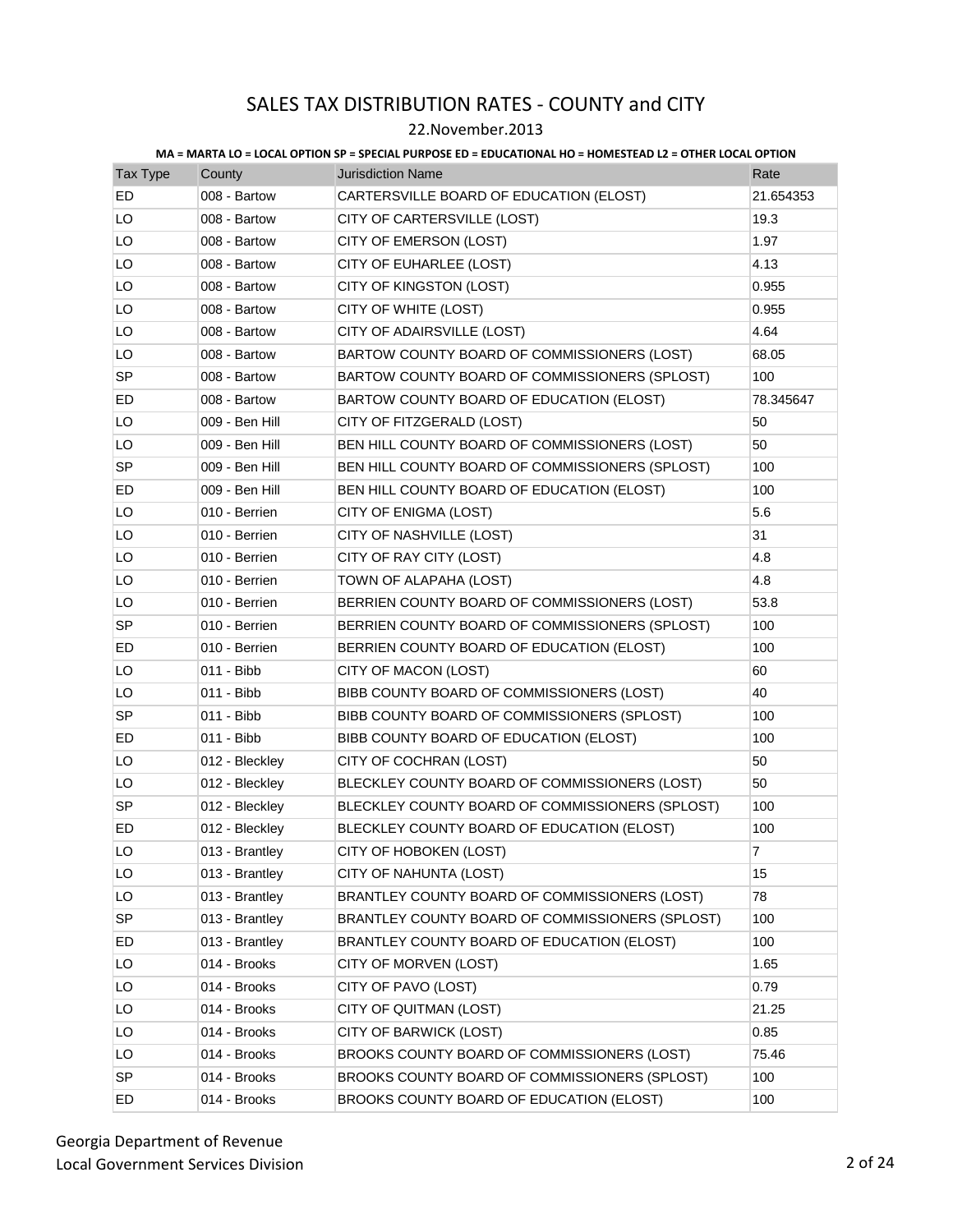### 22.November.2013

| <b>Tax Type</b> | County        | <b>Jurisdiction Name</b>                       | Rate           |
|-----------------|---------------|------------------------------------------------|----------------|
| LO              | 015 - Bryan   | CITY OF PEMBROKE (LOST)                        | 10             |
| LO              | 015 - Bryan   | CITY OF RICHMOND HILL (LOST)                   | 33             |
| LO              | 015 - Bryan   | BRYAN COUNTY BOARD OF COMMISSIONERS (LOST)     | 57             |
| <b>SP</b>       | 015 - Bryan   | BRYAN COUNTY BOARD OF COMMISSIONERS (SPLOST)   | 100            |
| ED              | 015 - Bryan   | BRYAN COUNTY BOARD OF EDUCATION (ELOST)        | 100            |
| <b>SP</b>       | 016 - Bulloch | BULLOCH COUNTY BOARD OF COMMISSIONERS (SPLOST) | 100            |
| ED              | 016 - Bulloch | BULLOCH COUNTY BOARD OF EDUCATION (ELOST)      | 100            |
| LO              | 016 - Bulloch | BULLOCH COUNTY BOARD OF EDUCATION (LOST)       | 100            |
| LO              | 017 - Burke   | CITY OF GIRARD (LOST)                          | 0.74           |
| LO              | 017 - Burke   | CITY OF KEYSVILLE (LOST)                       | 1.08           |
| LO              | 017 - Burke   | CITY OF MIDVILLE (LOST)                        | 2.35           |
| LO              | 017 - Burke   | CITY OF SARDIS (LOST)                          | 4.23           |
| LO              | 017 - Burke   | CITY OF WAYNESBORO (LOST)                      | 21.6           |
| LO              | 017 - Burke   | CITY OF BLYTHE (LOST)                          | 0.12           |
| LO              | 017 - Burke   | BURKE COUNTY BOARD OF COMMISSIONERS (LOST)     | 69.88          |
| SP              | 017 - Burke   | BURKE COUNTY BOARD OF COMMISSIONERS (SPLOST)   | 100            |
| LO              | 018 - Butts   | CITY OF FLOVILLA (LOST)                        | 5.4            |
| LO              | 018 - Butts   | CITY OF JACKSON (LOST)                         | 26             |
| LO              | 018 - Butts   | CITY OF JENKINSBURG (LOST)                     | 4.5            |
| LO              | 018 - Butts   | BUTTS COUNTY BOARD OF COMMISSIONERS (LOST)     | 64.1           |
| SP              | 018 - Butts   | BUTTS COUNTY BOARD OF COMMISSIONERS (SPLOST)   | 100            |
| ED              | 018 - Butts   | BUTTS COUNTY BOARD OF EDUCATION (ELOST)        | 100            |
| LO              | 019 - Calhoun | CITY OF EDISON (LOST)                          | 18.87          |
| LO              | 019 - Calhoun | CITY OF LEARY (LOST)                           | 7.6            |
| LO              | 019 - Calhoun | CITY OF MORGAN (LOST)                          | 2.95           |
| LO              | 019 - Calhoun | CITY OF ARLINGTON (LOST)                       | 13.25          |
| LO              | 019 - Calhoun | CALHOUN COUNTY BOARD OF COMMISSIONERS (LOST)   | 57.33          |
| SP              | 019 - Calhoun | CALHOUN COUNTY BOARD OF COMMISSIONERS (SPLOST) | 100            |
| ED              | 019 - Calhoun | CALHOUN COUNTY BOARD OF EDUCATION (ELOST)      | 100            |
| LO              | 020 - Camden  | CITY OF KINGSLAND (LOST)                       | 21.6           |
| LO              | 020 - Camden  | CITY OF ST. MARYS (LOST)                       | 26.9           |
| LO              | 020 - Camden  | CITY OF WOODBINE (LOST)                        | 2.5            |
| LO              | 020 - Camden  | CAMDEN COUNTY BOARD OF COMMISSIONERS (LOST)    | 49             |
| SP              | 020 - Camden  | CAMDEN COUNTY BOARD OF COMMISSIONERS (SPLOST)  | 100            |
| ED              | 020 - Camden  | CAMDEN COUNTY BOARD OF EDUCATION (ELOST)       | 100            |
| LO              | 021 - Candler | CITY OF METTER (LOST)                          | 49             |
| LO              | 021 - Candler | TOWN OF PULASKI (LOST)                         | $\overline{2}$ |
| LO              | 021 - Candler | CANDLER COUNTY BOARD OF COMMISSIONERS (LOST)   | 49             |
| <b>SP</b>       | 021 - Candler | CANDLER COUNTY BOARD OF COMMISSIONERS (SPLOST) | 100            |
| ED              | 021 - Candler | CANDLER COUNTY BOARD OF EDUCATION (ELOST)      | 100            |
| LO              | 022 - Carroll | CITY OF CARROLLTON (LOST)                      | 24.36          |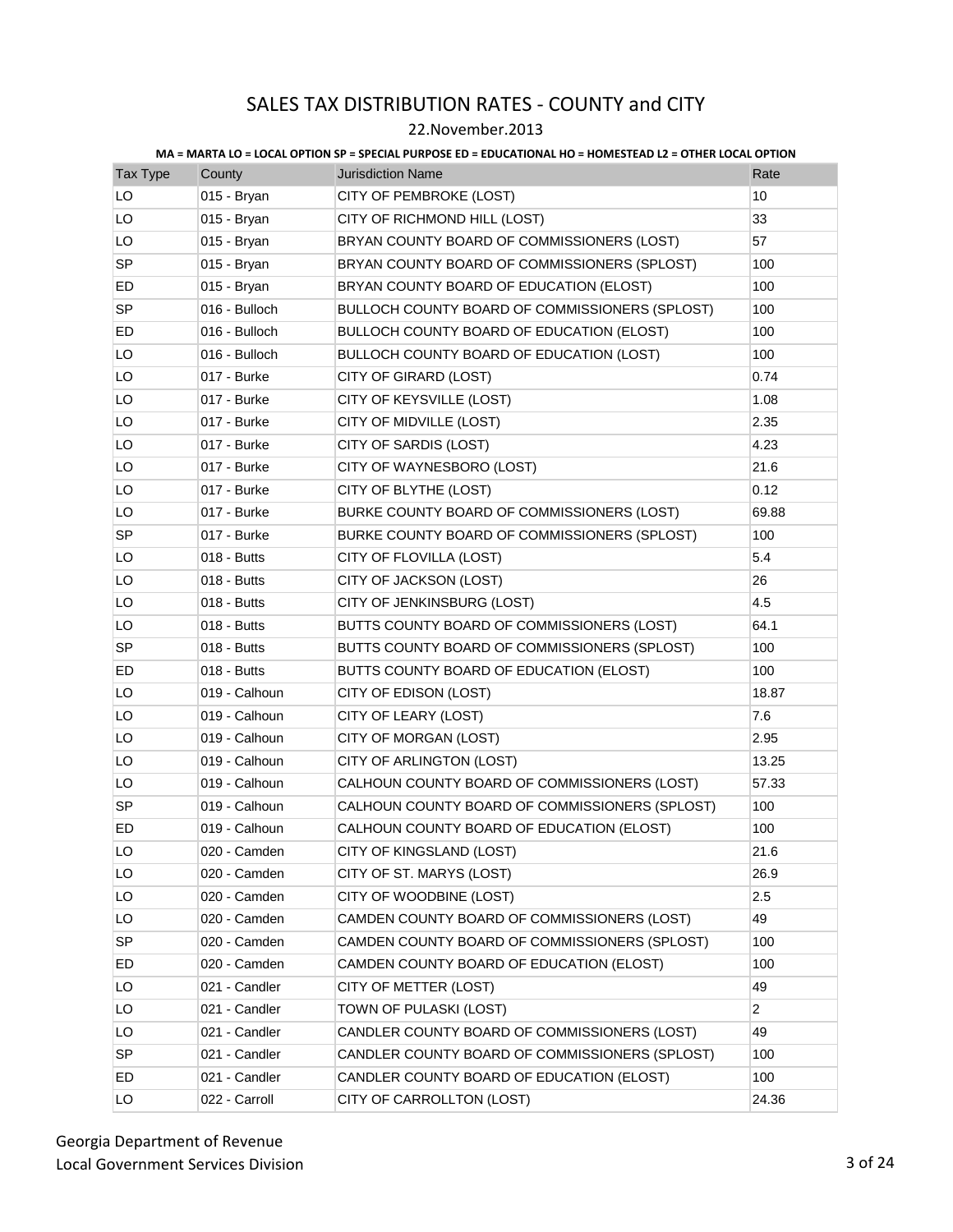### 22.November.2013

| Tax Type  | County              | <b>Jurisdiction Name</b>                         | Rate    |
|-----------|---------------------|--------------------------------------------------|---------|
| ED        | 022 - Carroll       | CITY OF CARROLLTON BOARD OF EDUCATION (ELOST)    | 20.75   |
| LO        | 022 - Carroll       | CITY OF MOUNT ZION (LOST)                        | 1.53    |
| LO        | 022 - Carroll       | CITY OF ROOPVILLE (LOST)                         | 0.2     |
| LO        | 022 - Carroll       | CITY OF TEMPLE (LOST)                            | 3.82    |
| LO        | 022 - Carroll       | CITY OF VILLA RICA (LOST)                        | 7.85    |
| LO        | 022 - Carroll       | CITY OF WHITESBURG (LOST)                        | 1.1     |
| LO        | 022 - Carroll       | CITY OF BOWDON (LOST)                            | 2.5     |
| LO        | 022 - Carroll       | CITY OF BREMEN (LOST)                            | 0.32    |
| ED        | 022 - Carroll       | CITY OF BREMEN BOARD OF EDUCATION (ELOST)        | 3.95    |
| LO        | 022 - Carroll       | CARROLL COUNTY BOARD OF COMMISSIONERS (LOST)     | 58.32   |
| SP        | 022 - Carroll       | CARROLL COUNTY BOARD OF COMMISSIONERS (SPLOST)   | 100     |
| ED        | 022 - Carroll       | CARROLL COUNTY BOARD OF EDUCATION (ELOST)        | 75.3    |
| LO        | 023 - Catoosa       | CITY OF FORT OGLETHORPE (LOST)                   | 20.47   |
| LO        | 023 - Catoosa       | CITY OF RINGGOLD (LOST)                          | 9.47    |
| LO        | 023 - Catoosa       | CATOOSA COUNTY BOARD OF COMMISSIONERS (LOST)     | 70.06   |
| <b>SP</b> | 023 - Catoosa       | CATOOSA COUNTY BOARD OF COMMISSIONERS (SPLOST)   | 100     |
| ED        | 023 - Catoosa       | CATOOSA COUNTY BOARD OF EDUCATION (ELOST)        | 100     |
| LO        | 024 - Charlton      | CITY OF FOLKSTON (LOST)                          | 28.895  |
| LO        | 024 - Charlton      | CITY OF HOMELAND (LOST)                          | 9.5466  |
| LO        | 024 - Charlton      | CHARLTON COUNTY BOARD OF COMMISSIONERS (LOST)    | 61.5584 |
| <b>SP</b> | 024 - Charlton      | CHARLTON COUNTY BOARD OF COMMISSIONERS (SPLOST)  | 100     |
| ED        | 024 - Charlton      | CHARLTON COUNTY BOARD OF EDUCATION (ELOST)       | 100     |
| LO        | 025 - Chatham       | CITY OF GARDEN CITY (LOST)                       | 4.3     |
| LO        | 025 - Chatham       | CITY OF POOLER (LOST)                            | 8.84    |
| LO        | 025 - Chatham       | CITY OF PORT WENTWORTH (LOST)                    | 2.47    |
| LO        | 025 - Chatham       | CITY OF SAVANNAH (LOST)                          | 58      |
| LO        | 025 - Chatham       | CITY OF TYBEE ISLAND (LOST)                      | 1.73    |
| LO        | 025 - Chatham       | CITY OF THUNDERBOLT (LOST)                       | 1.23    |
| LO        | 025 - Chatham       | TOWN OF VERNONBURG (LOST)                        | 0.07    |
| LO        | 025 - Chatham       | CITY OF BLOOMINGDALE (LOST)                      | 1.36    |
| LO        | 025 - Chatham       | CHATHAM COUNTY BOARD OF COMMISSIONERS (LOST)     | 22      |
| <b>SP</b> | 025 - Chatham       | CHATHAM COUNTY BOARD OF COMMISSIONERS (SPLOST)   | 100     |
| ED        | 025 - Chatham       | CHATHAM COUNTY BOARD OF EDUCATION (ELOST)        | 100     |
| LO        | 026 - Chattahoochee | CITY OF CUSSETA (LOST)                           | 0       |
| ED        | 026 - Chattahoochee | CHATTAHOOCHEE COUNTY BOARD OF EDUCATION (ELOST)  | 100     |
| LO        | 026 - Chattahoochee | CHATTAHOOCHEE-CUSSETA CONSOLIDATED GOVT (LOST)   | 100     |
| SP        | 026 - Chattahoochee | CHATTAHOOCHEE-CUSSETA CONSOLIDATED GOVT (SPLOST) | 100     |
| LO        | 027 - Chattooga     | CITY OF MENLO (LOST)                             | 0       |
| LO        | 027 - Chattooga     | TOWN OF TRION (LOST)                             | 32      |
| ED        | 027 - Chattooga     | TOWN OF TRION BOARD OF EDUCATION (ELOST)         | 34      |
| SP        | 027 - Chattooga     | CHATTOOGA COUNTY BOARD OF COMMISSIONERS (SPLOST) | 100     |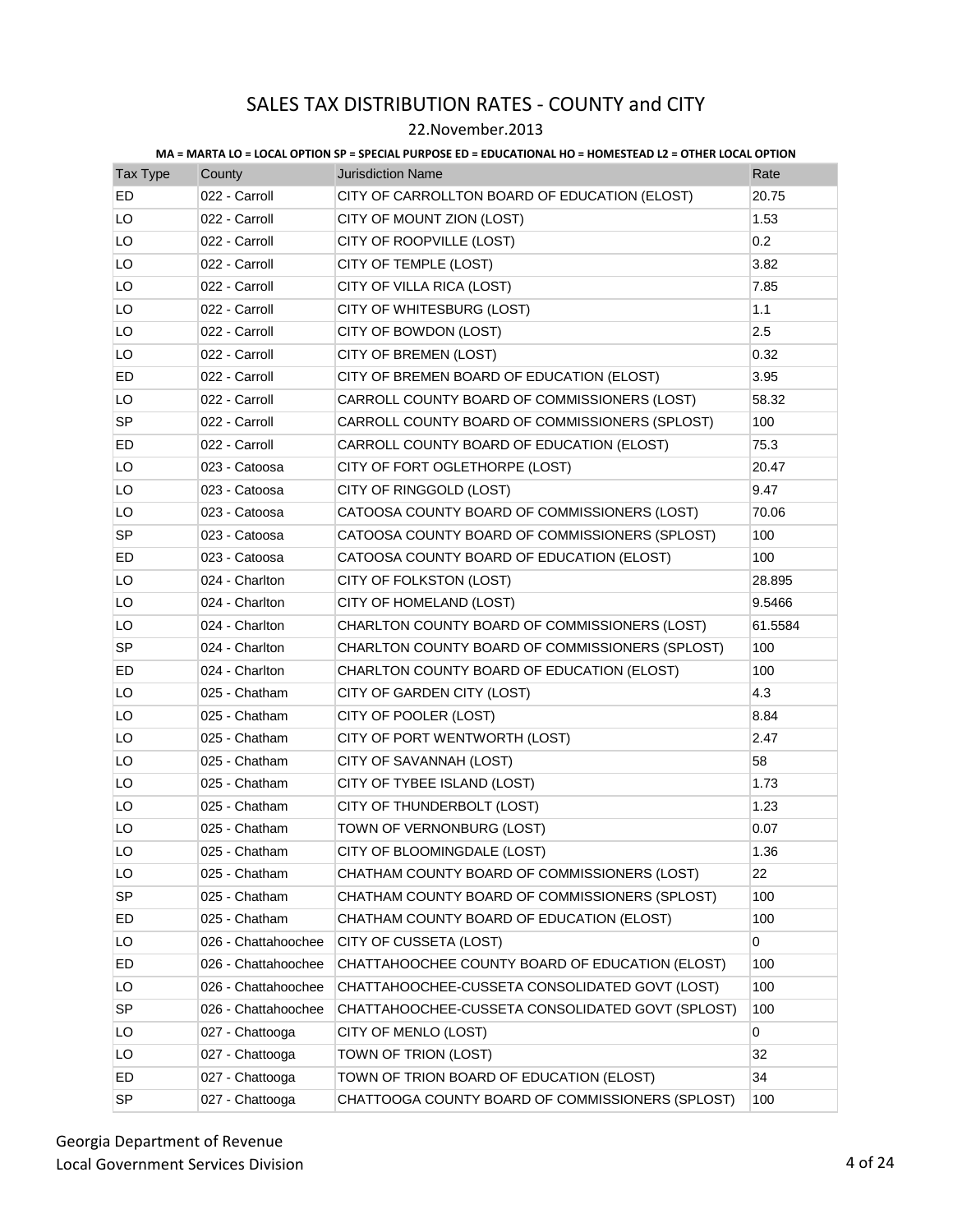### 22.November.2013

| Tax Type  | County          | <b>Jurisdiction Name</b>                        | Rate  |
|-----------|-----------------|-------------------------------------------------|-------|
| ED        | 027 - Chattooga | CHATTOOGA COUNTY BOARD OF EDUCATION (ELOST)     | 66    |
| LO        | 027 - Chattooga | CHATTOOGA COUNTY BOARD OF EDUCATION (LOST)      | 68    |
| SP        | 028 - Cherokee  | CHEROKEE COUNTY BOARD OF COMMISSIONERS (SPLOST) | 100   |
| ED        | 028 - Cherokee  | CHEROKEE COUNTY BOARD OF EDUCATION (ELOST)      | 100   |
| LO        | 029 - Clarke    | CITY OF WINTERVILLE (LOST)                      | 0.95  |
| LO        | 029 - Clarke    | CITY OF BOGART (LOST)                           | 0.12  |
| ED        | 029 - Clarke    | CLARKE COUNTY BOARD OF EDUCATION (ELOST)        | 100   |
| LO        | 029 - Clarke    | CLARKE COUNTY-ATHENS CONSOLIDATED GOVT (LOST)   | 98.93 |
| <b>SP</b> | 029 - Clarke    | CLARKE COUNTY-ATHENS CONSOLIDATED GOVT (SPLOST) | 100   |
| LO        | 030 - Clay      | CITY OF FORT GAINES (LOST)                      | 40    |
| LO        | 030 - Clay      | CITY OF BLUFFTON (LOST)                         | 4     |
| LO        | 030 - Clay      | CLAY COUNTY BOARD OF COMMISSIONERS (LOST)       | 56    |
| <b>SP</b> | 030 - Clay      | CLAY COUNTY BOARD OF COMMISSIONERS (SPLOST)     | 100   |
| ED        | 030 - Clay      | CLAY COUNTY BOARD OF EDUCATION (ELOST)          | 100   |
| LO        | 031 - Clayton   | CITY OF COLLEGE PARK (LOST)                     | 1.02  |
| LO        | 031 - Clayton   | CITY OF FOREST PARK (LOST)                      | 10.58 |
| LO        | 031 - Clayton   | CITY OF JONESBORO (LOST)                        | 2.8   |
| LO        | 031 - Clayton   | CITY OF LAKE CITY (LOST)                        | 2.21  |
| LO        | 031 - Clayton   | CITY OF LOVEJOY (LOST)                          | 3.24  |
| LO        | 031 - Clayton   | CITY OF MORROW (LOST)                           | 3.55  |
| LO        | 031 - Clayton   | CITY OF RIVERDALE (LOST)                        | 8.01  |
| LO        | 031 - Clayton   | CLAYTON COUNTY BOARD OF COMMISSIONERS (LOST)    | 68.59 |
| SP        | 031 - Clayton   | CLAYTON COUNTY BOARD OF COMMISSIONERS (SPLOST)  | 100   |
| ED        | 031 - Clayton   | CLAYTON COUNTY BOARD OF EDUCATION (ELOST)       | 100   |
| LO        | 032 - Clinch    | CITY OF DUPONT (LOST)                           | 1.94  |
| LO        | 032 - Clinch    | CITY OF FARGO (LOST)                            | 5.18  |
| LO        | 032 - Clinch    | CITY OF HOMERVILLE (LOST)                       | 41.83 |
| LO        | 032 - Clinch    | CITY OF ARGYLE (LOST)                           | 3.42  |
| LO        | 032 - Clinch    | CLINCH COUNTY BOARD OF COMMISSIONERS (LOST)     | 47.63 |
| SP        | 032 - Clinch    | CLINCH COUNTY BOARD OF COMMISSIONERS (SPLOST)   | 100   |
| ED        | 032 - Clinch    | CLINCH COUNTY BOARD OF EDUCATION (ELOST)        | 100   |
| ED        | 033 - Cobb      | CITY OF MARIETTA BOARD OF EDUCATION (ELOST)     | 6.73  |
| SP        | 033 - Cobb      | COBB COUNTY BOARD OF COMMISSIONERS (SPLOST)     | 100   |
| ED.       | 033 - Cobb      | COBB COUNTY BOARD OF EDUCATION (ELOST)          | 93.27 |
| LO.       | 034 - Coffee    | CITY OF DOUGLAS (LOST)                          | 31    |
| LO        | 034 - Coffee    | CITY OF NICHOLLS (LOST)                         | 4.33  |
| LO        | 034 - Coffee    | CITY OF AMBROSE (LOST)                          | 0.83  |
| LO        | 034 - Coffee    | CITY OF BROXTON (LOST)                          | 3.67  |
| LO        | 034 - Coffee    | COFFEE COUNTY BOARD OF COMMISSIONERS (LOST)     | 60.17 |
| SP        | 034 - Coffee    | COFFEE COUNTY BOARD OF COMMISSIONERS (SPLOST)   | 100   |
| ED        | 034 - Coffee    | COFFEE COUNTY BOARD OF EDUCATION (ELOST)        | 100   |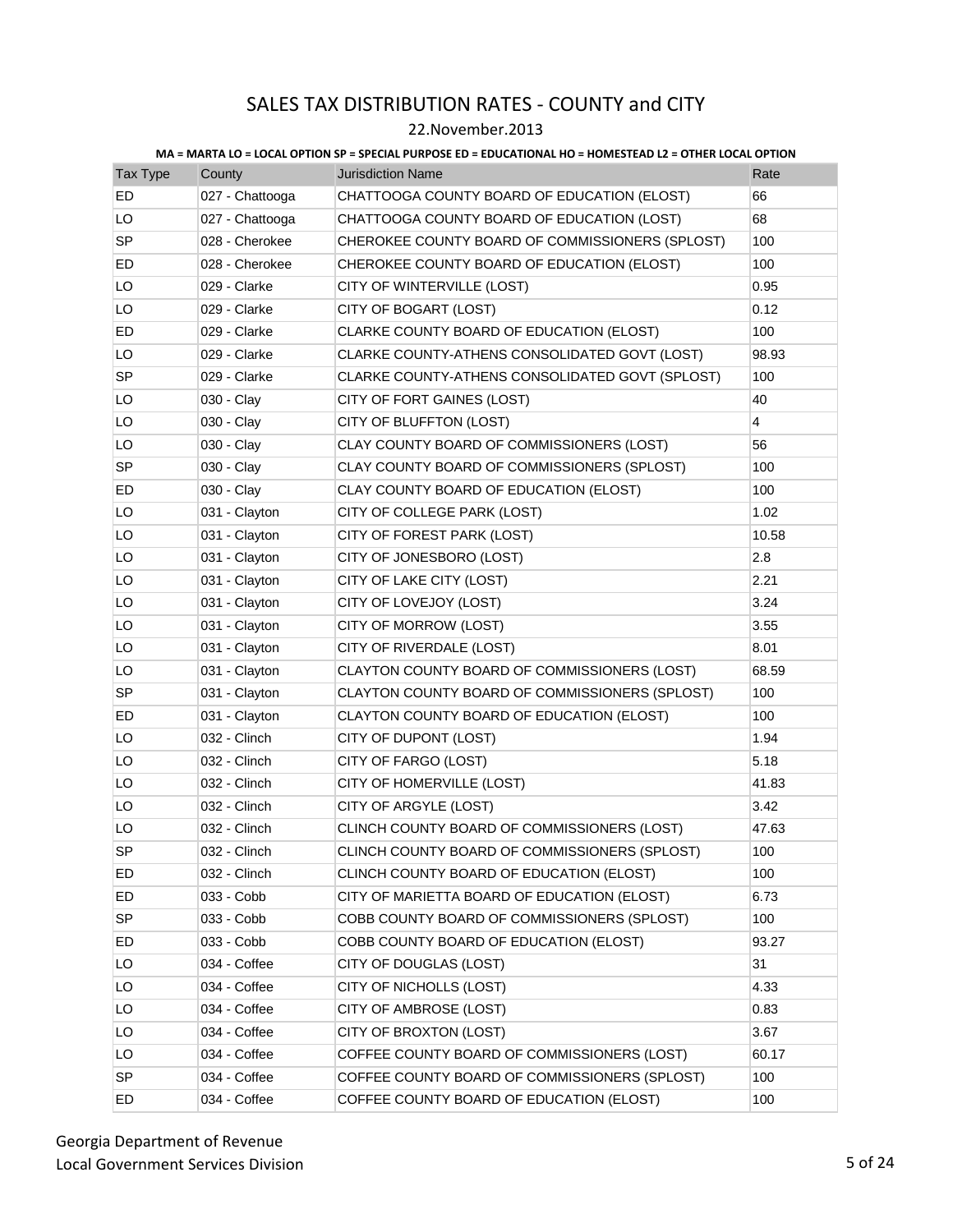### 22.November.2013

| Tax Type  | County         | <b>Jurisdiction Name</b>                        | Rate           |
|-----------|----------------|-------------------------------------------------|----------------|
| <b>SP</b> | 035 - Colquitt | COLQUITT COUNTY BOARD OF COMMISSIONERS (SPLOST) | 100            |
| ED        | 035 - Colquitt | COLQUITT COUNTY BOARD OF EDUCATION (ELOST)      | 100            |
| LO        | 035 - Colquitt | COLQUITT COUNTY BOARD OF EDUCATION (LOST)       | 100            |
| LO        | 036 - Columbia | CITY OF GROVETOWN (LOST)                        | 9              |
| LO        | 036 - Columbia | CITY OF HARLEM (LOST)                           | 3.5            |
| LO        | 036 - Columbia | COLUMBIA COUNTY BOARD OF COMMISSIONERS (LOST)   | 87.5           |
| <b>SP</b> | 036 - Columbia | COLUMBIA COUNTY BOARD OF COMMISSIONERS (SPLOST) | 100            |
| ED        | 036 - Columbia | COLUMBIA COUNTY BOARD OF EDUCATION (ELOST)      | 100            |
| LO        | 037 - Cook     | CITY OF CECIL (LOST)                            | 0.905          |
| LO        | 037 - Cook     | CITY OF LENOX (LOST)                            | 3.14           |
| LO        | 037 - Cook     | CITY OF SPARKS (LOST)                           | 5.65           |
| LO        | 037 - Cook     | CITY OF ADEL (LOST)                             | 11.685         |
| LO        | 037 - Cook     | COOK COUNTY BOARD OF COMMISSIONERS (LOST)       | 78.62          |
| <b>SP</b> | 037 - Cook     | COOK COUNTY BOARD OF COMMISSIONERS (SPLOST)     | 100            |
| ED        | 037 - Cook     | COOK COUNTY BOARD OF EDUCATION (ELOST)          | 100            |
| LO        | 038 - Coweta   | CITY OF GRANTVILLE (LOST)                       | 2.39           |
| LO        | 038 - Coweta   | CITY OF HARALSON (LOST)                         | 0.13           |
| LO        | 038 - Coweta   | CITY OF NEWNAN (LOST)                           | 25.95          |
| LO        | 038 - Coweta   | CITY OF PALMETTO (LOST)                         | 0.24           |
| LO        | 038 - Coweta   | CITY OF SENOIA (LOST)                           | 2.6            |
| LO        | 038 - Coweta   | CITY OF SHARPSBURG (LOST)                       | 0.27           |
| LO        | 038 - Coweta   | CITY OF TURIN (LOST)                            | 0.22           |
| LO        | 038 - Coweta   | COWETA COUNTY BOARD OF COMMISSIONERS (LOST)     | 68.2           |
| SP        | 038 - Coweta   | COWETA COUNTY BOARD OF COMMISSIONERS (SPLOST)   | 100            |
| ED        | 038 - Coweta   | COWETA COUNTY BOARD OF EDUCATION (ELOST)        | 100            |
| LO        | 039 - Crawford | CITY OF ROBERTA (LOST)                          | 24             |
| LO        | 039 - Crawford | CRAWFORD COUNTY BOARD OF COMMISSIONERS (LOST)   | 76             |
| <b>SP</b> | 039 - Crawford | CRAWFORD COUNTY BOARD OF COMMISSIONERS (SPLOST) | 100            |
| ED        | 039 - Crawford | CRAWFORD COUNTY BOARD OF EDUCATION (ELOST)      | 100            |
| LO        | 040 - Crisp    | CITY OF CORDELE (LOST)                          | 50             |
| LO        | 040 - Crisp    | CITY OF ARABI (LOST)                            | $\overline{2}$ |
| LO        | 040 - Crisp    | CRISP COUNTY BOARD OF COMMISSIONERS (LOST)      | 48             |
| <b>SP</b> | 040 - Crisp    | CRISP COUNTY BOARD OF COMMISSIONERS (SPLOST)    | 100            |
| ED        | 040 - Crisp    | CRISP COUNTY BOARD OF EDUCATION (ELOST)         | 100            |
| LO        | 041 - Dade     | CITY OF TRENTON (LOST)                          | 20             |
| LO        | 041 - Dade     | DADE COUNTY BOARD OF COMMISSIONERS (LOST)       | 80             |
| SP        | 041 - Dade     | DADE COUNTY BOARD OF COMMISSIONERS (SPLOST)     | 100            |
| ED        | 041 - Dade     | DADE COUNTY BOARD OF EDUCATION (ELOST)          | 100            |
| LO        | 042 - Dawson   | CITY OF DAWSONVILLE (LOST)                      | 12             |
| LO        | 042 - Dawson   | DAWSON COUNTY BOARD OF COMMISSIONERS (LOST)     | 88             |
| SP        | 042 - Dawson   | DAWSON COUNTY BOARD OF COMMISSIONERS (SPLOST)   | 100            |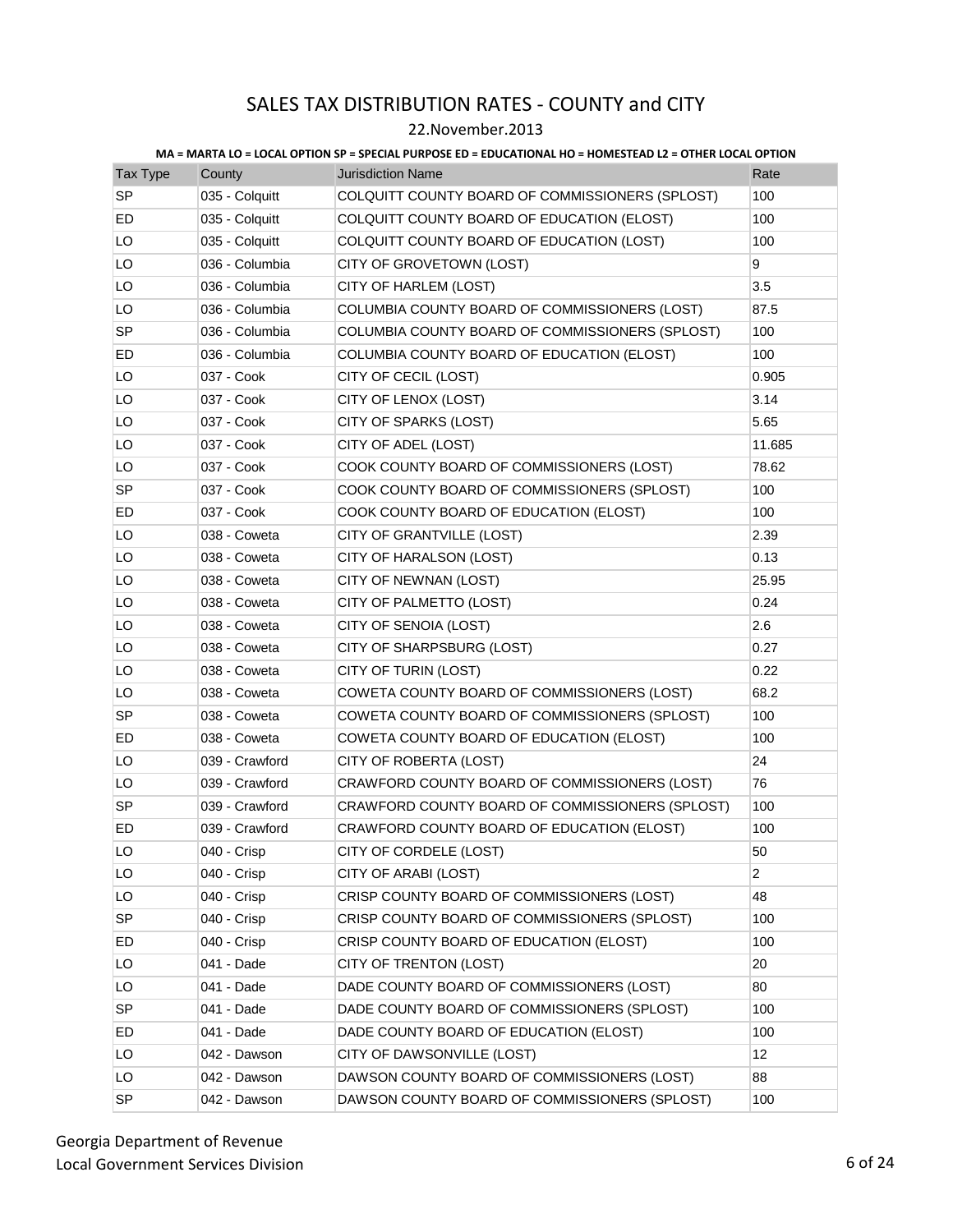### 22.November.2013

| Tax Type  | County          | <b>Jurisdiction Name</b>                         | Rate           |
|-----------|-----------------|--------------------------------------------------|----------------|
| ED        | 042 - Dawson    | DAWSON COUNTY BOARD OF EDUCATION (ELOST)         | 100            |
| LO        | 043 - Decatur   | CITY OF CLIMAX (LOST)                            | 1.63           |
| LO        | 043 - Decatur   | CITY OF ATTAPULGUS (LOST)                        | 2.46           |
| LO        | 043 - Decatur   | CITY OF BAINBRIDGE (LOST)                        | 41.38          |
| LO        | 043 - Decatur   | CITY OF BRINSON (LOST)                           | 1.08           |
| LO        | 043 - Decatur   | DECATUR COUNTY BOARD OF COMMISSIONERS (LOST)     | 53.45          |
| SP        | 043 - Decatur   | DECATUR COUNTY BOARD OF COMMISSIONERS (SPLOST)   | 100            |
| ED        | 043 - Decatur   | DECATUR COUNTY BOARD OF EDUCATION (ELOST)        | 100            |
| ED        | 044 - DeKalb    | CITY OF DECATUR BOARD OF EDUCATION (ELOST)       | 3.2            |
| ED        | 044 - DeKalb    | CITY OF ATLANTA BOARD OF EDUCATION (ELOST)       | 3.52           |
| HO        | 044 - DeKalb    | DEKALB COUNTY BOARD OF COMMISSIONERS (HOST)      | 100            |
| ED        | 044 - DeKalb    | DEKALB COUNTY BOARD OF EDUCATION (ELOST)         | 93.28          |
| MA        | 044 - DeKalb    | <b>MARTA</b>                                     | 100            |
| LO        | 045 - Dodge     | TOWN OF CHAUNCEY (LOST)                          | 2.57           |
| LO        | 045 - Dodge     | CITY OF CHESTER (LOST)                           | 7.6            |
| LO        | 045 - Dodge     | CITY OF EASTMAN (LOST)                           | 31.14          |
| LO        | 045 - Dodge     | CITY OF MILAN (LOST)                             | 3.38           |
| LO        | 045 - Dodge     | CITY OF RHINE (LOST)                             | 2.82           |
| LO        | 045 - Dodge     | DODGE COUNTY BOARD OF COMMISSIONERS (LOST)       | 52.49          |
| SP        | 045 - Dodge     | DODGE COUNTY BOARD OF COMMISSIONERS (SPLOST)     | 100            |
| ED        | 045 - Dodge     | DODGE COUNTY BOARD OF EDUCATION (ELOST)          | 100            |
| LO        | 046 - Dooly     | TOWN OF DOOLING (LOST)                           | 1.13           |
| LO        | 046 - Dooly     | CITY OF LILLY (LOST)                             | 1.6            |
| LO        | 046 - Dooly     | CITY OF PINEHURST (LOST)                         | 3.17           |
| LO        | 046 - Dooly     | CITY OF UNADILLA (LOST)                          | 16.2           |
| LO        | 046 - Dooly     | CITY OF VIENNA (LOST)                            | 19.2           |
| LO        | 046 - Dooly     | TOWN OF BYROMVILLE (LOST)                        | 3.7            |
| LO        | 046 - Dooly     | DOOLY COUNTY BOARD OF COMMISSIONERS (LOST)       | 55             |
| SP        | 046 - Dooly     | DOOLY COUNTY BOARD OF COMMISSIONERS (SPLOST)     | 100            |
| ED        | 046 - Dooly     | DOOLY COUNTY BOARD OF EDUCATION (ELOST)          | 100            |
| LO        | 047 - Dougherty | CITY OF ALBANY (LOST)                            | 60             |
| LO        | 047 - Dougherty | DOUGHERTY COUNTY BOARD OF COMMISSIONERS (LOST)   | 40             |
| <b>SP</b> | 047 - Dougherty | DOUGHERTY COUNTY BOARD OF COMMISSIONERS (SPLOST) | 100            |
| ED        | 047 - Dougherty | DOUGHERTY COUNTY BOARD OF EDUCATION (ELOST)      | 100            |
| LO        | 048 - Douglas   | CITY OF DOUGLASVILLE (LOST)                      | 22.4           |
| LO        | 048 - Douglas   | CITY OF VILLA RICA (LOST)                        | 3.67           |
| LO        | 048 - Douglas   | CITY OF AUSTELL (LOST)                           | 0.03           |
| LO        | 048 - Douglas   | DOUGLAS COUNTY BOARD OF COMMISSIONERS (LOST)     | 73.9           |
| <b>SP</b> | 048 - Douglas   | DOUGLAS COUNTY BOARD OF COMMISSIONERS (SPLOST)   | 100            |
| ED        | 048 - Douglas   | DOUGLAS COUNTY BOARD OF EDUCATION (ELOST)        | 100            |
| LO        | 049 - Early     | CITY OF DAMASCUS (LOST)                          | $\overline{c}$ |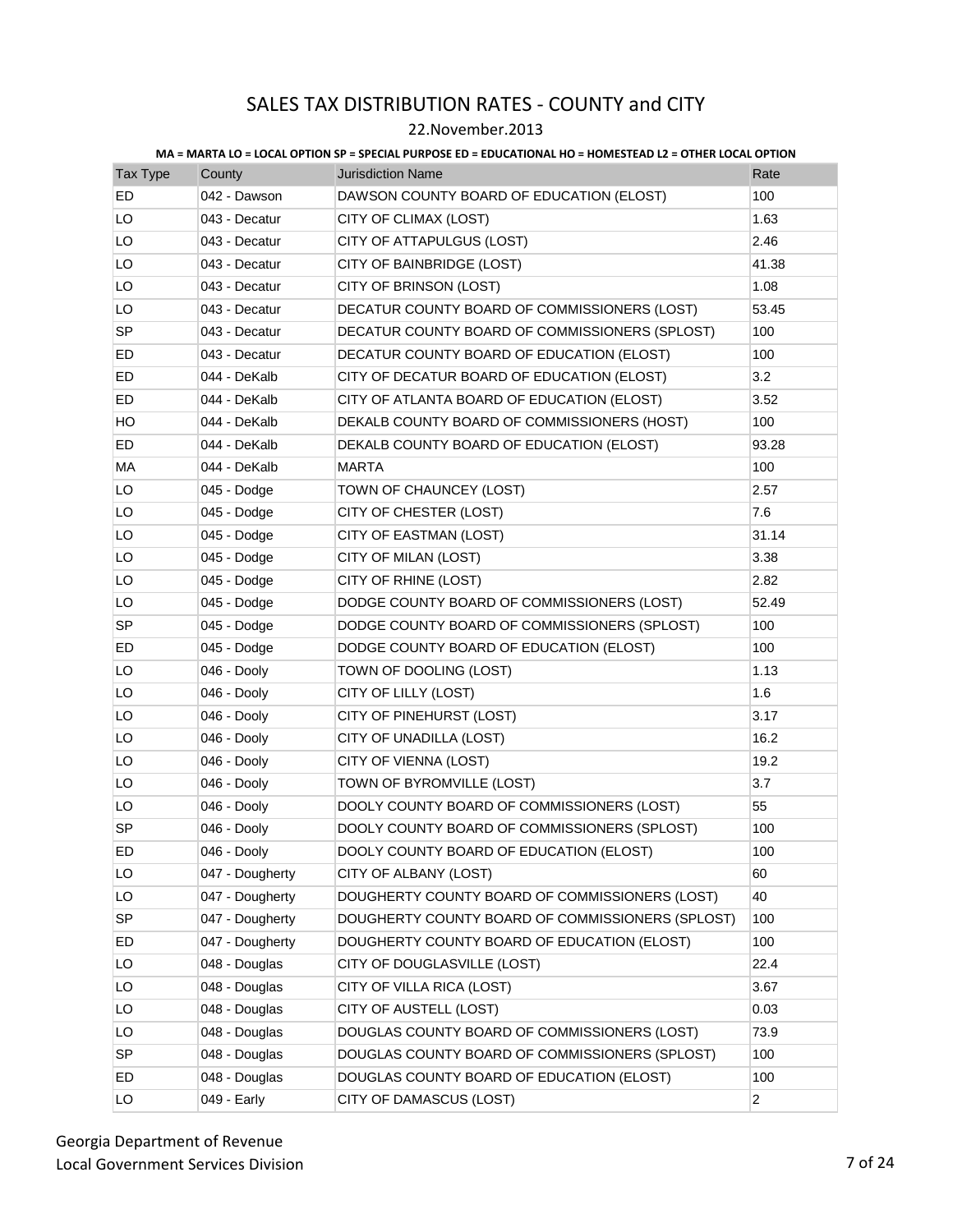### 22.November.2013

| <b>Tax Type</b> | County          | <b>Jurisdiction Name</b>                         | Rate   |
|-----------------|-----------------|--------------------------------------------------|--------|
| LO              | 049 - Early     | TOWN OF JAKIN (LOST)                             | 1.25   |
| LO              | 049 - Early     | CITY OF ARLINGTON (LOST)                         | 3.1    |
| LO              | 049 - Early     | CITY OF BLAKELY (LOST)                           | 40     |
| LO              | 049 - Early     | EARLY COUNTY BOARD OF COMMISSIONERS (LOST)       | 53.65  |
| <b>SP</b>       | 049 - Early     | EARLY COUNTY BOARD OF COMMISSIONERS (SPLOST)     | 100    |
| ED              | 049 - Early     | EARLY COUNTY BOARD OF EDUCATION (ELOST)          | 100    |
| LO              | 050 - Echols    | ECHOLS COUNTY BOARD OF COMMISSIONERS (LOST)      | 100    |
| SP              | 050 - Echols    | ECHOLS COUNTY BOARD OF COMMISSIONERS (SPLOST)    | 100    |
| ED              | 050 - Echols    | ECHOLS COUNTY BOARD OF EDUCATION (ELOST)         | 100    |
| LO              | 051 - Effingham | CITY OF GUYTON (LOST)                            | 3.02   |
| LO              | 051 - Effingham | CITY OF RINCON (LOST)                            | 16.71  |
| LO              | 051 - Effingham | CITY OF SPRINGFIELD (LOST)                       | 5.86   |
| LO              | 051 - Effingham | EFFINGHAM COUNTY BOARD OF COMMISSIONERS (LOST)   | 74.41  |
| SP              | 051 - Effingham | EFFINGHAM COUNTY BOARD OF COMMISSIONERS (SPLOST) | 100    |
| ED              | 051 - Effingham | EFFINGHAM COUNTY BOARD OF EDUCATION (ELOST)      | 100    |
| LO              | 052 - Elbert    | CITY OF ELBERTON (LOST)                          | 29     |
| LO              | 052 - Elbert    | CITY OF BOWMAN (LOST)                            | 5      |
| LO              | 052 - Elbert    | ELBERT COUNTY BOARD OF COMMISSIONERS (LOST)      | 66     |
| SP              | 052 - Elbert    | ELBERT COUNTY BOARD OF COMMISSIONERS (SPLOST)    | 100    |
| ED              | 052 - Elbert    | ELBERT COUNTY BOARD OF EDUCATION (ELOST)         | 100    |
| LO              | 053 - Emanuel   | CITY OF GARFIELD (LOST)                          | 0.89   |
| LO              | 053 - Emanuel   | CITY OF NUNEZ (LOST)                             | 0.65   |
| LO              | 053 - Emanuel   | CITY OF OAK PARK (LOST)                          | 2.14   |
| LO              | 053 - Emanuel   | CITY OF STILLMORE (LOST)                         | 2.35   |
| LO              | 053 - Emanuel   | CITY OF SUMMERTOWN (LOST)                        | 0.71   |
| LO              | 053 - Emanuel   | CITY OF SWAINSBORO (LOST)                        | 34.402 |
| LO              | 053 - Emanuel   | CITY OF TWIN CITY (LOST)                         | 7.71   |
| LO              | 053 - Emanuel   | CITY OF ADRIAN (LOST)                            | 2.94   |
| LO              | 053 - Emanuel   | EMANUEL COUNTY BOARD OF COMMISSIONERS (LOST)     | 48.208 |
| SP              | 053 - Emanuel   | EMANUEL COUNTY BOARD OF COMMISSIONERS (SPLOST)   | 100    |
| ED              | 053 - Emanuel   | EMANUEL COUNTY BOARD OF EDUCATION (ELOST)        | 100    |
| LO              | 054 - Evans     | CITY OF CLAXTON (LOST)                           | 29     |
| LO              | 054 - Evans     | CITY OF DAISY (LOST)                             | 1      |
| LO              | 054 - Evans     | CITY OF HAGAN (LOST)                             | 9      |
| LO              | 054 - Evans     | CITY OF BELLVILLE (LOST)                         | 1      |
| LO              | 054 - Evans     | EVANS COUNTY BOARD OF COMMISSIONERS (LOST)       | 60     |
| SP              | 054 - Evans     | EVANS COUNTY BOARD OF COMMISSIONERS (SPLOST)     | 100    |
| ED              | 054 - Evans     | EVANS COUNTY BOARD OF EDUCATION (ELOST)          | 100    |
| LO              | 055 - Fannin    | CITY OF MCCAYSVILLE (LOST)                       | 10.25  |
| LO              | 055 - Fannin    | CITY OF BLUE RIDGE (LOST)                        | 12.5   |
| LO              | 055 - Fannin    | FANNIN COUNTY BOARD OF COMMISSIONERS (LOST)      | 77.25  |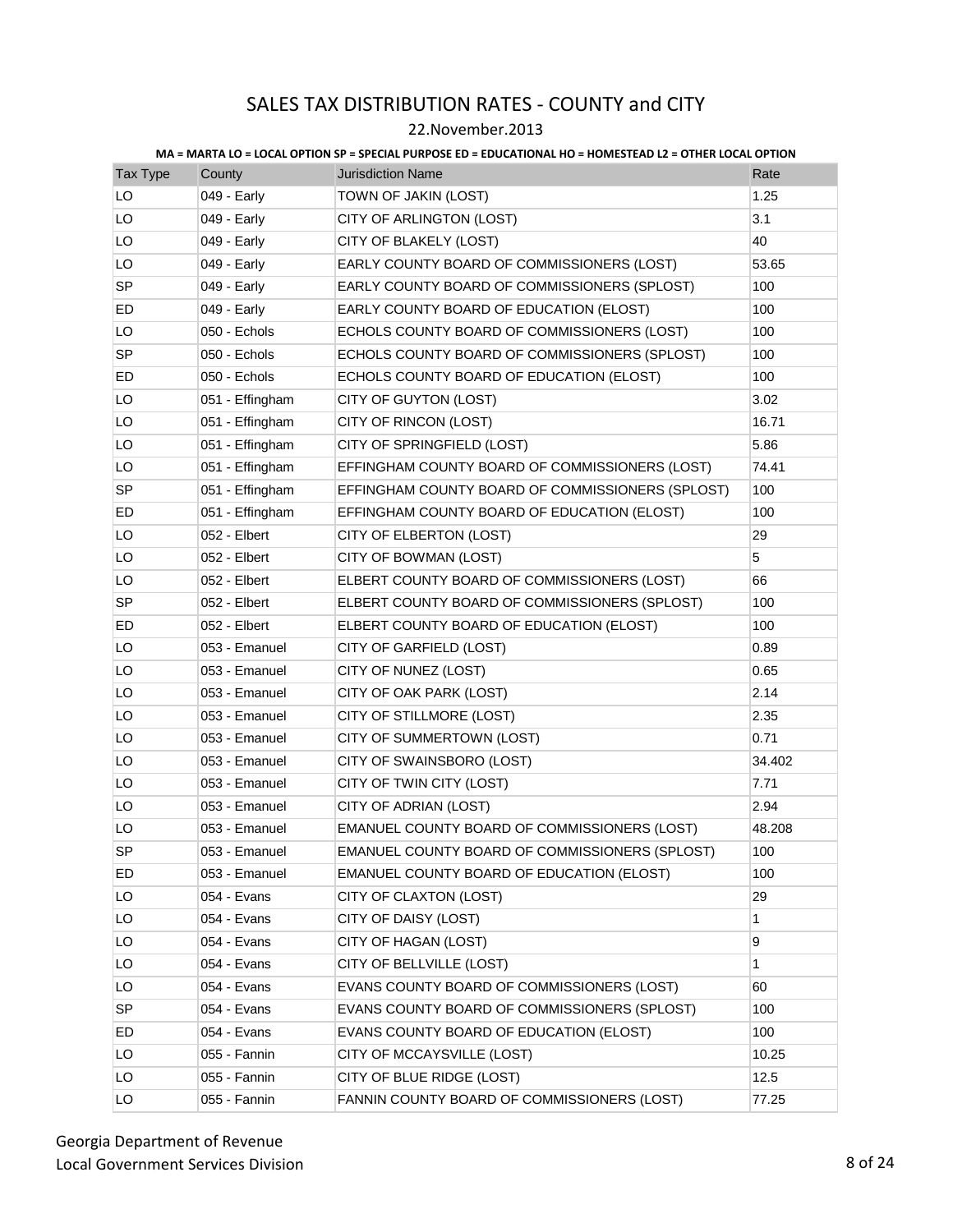### 22.November.2013

| Tax Type  | County         | <b>Jurisdiction Name</b>                        | Rate    |
|-----------|----------------|-------------------------------------------------|---------|
| <b>SP</b> | 055 - Fannin   | FANNIN COUNTY BOARD OF COMMISSIONERS (SPLOST)   | 100     |
| ED        | 055 - Fannin   | FANNIN COUNTY BOARD OF EDUCATION (ELOST)        | 100     |
| LO        | 056 - Fayette  | CITY OF FAYETTEVILLE (LOST)                     | 12.25   |
| LO        | 056 - Fayette  | CITY OF PEACHTREE CITY (LOST)                   | 31.704  |
| LO        | 056 - Fayette  | TOWN OF TYRONE (LOST)                           | 5.506   |
| LO        | 056 - Fayette  | TOWN OF BROOKS (LOST)                           | 0.54    |
| LO        | 056 - Fayette  | FAYETTE COUNTY BOARD OF COMMISSIONERS (LOST)    | 50      |
| SP        | 056 - Fayette  | FAYETTE COUNTY BOARD OF COMMISSIONERS (SPLOST)  | 100     |
| ED        | 056 - Fayette  | FAYETTE COUNTY BOARD OF EDUCATION (ELOST)       | 100     |
| LO        | 057 - Floyd    | CITY OF CAVE SPRING (LOST)                      | 1.8     |
| LO        | 057 - Floyd    | CITY OF ROME (LOST)                             | 41.7    |
| ED        | 057 - Floyd    | CITY OF ROME BOARD OF EDUCATION (ELOST)         | 33.96   |
| LO        | 057 - Floyd    | FLOYD COUNTY BOARD OF COMMISSIONERS (LOST)      | 56.5    |
| <b>SP</b> | 057 - Floyd    | FLOYD COUNTY BOARD OF COMMISSIONERS (SPLOST)    | 100     |
| ED        | 057 - Floyd    | FLOYD COUNTY BOARD OF EDUCATION (ELOST)         | 66.04   |
| LO        | 058 - Forsyth  | CITY OF CUMMING (LOST)                          | 15      |
| LO        | 058 - Forsyth  | FORSYTH COUNTY BOARD OF COMMISSIONERS (LOST)    | 85      |
| SP        | 058 - Forsyth  | FORSYTH COUNTY BOARD OF COMMISSIONERS (SPLOST)  | 100     |
| ED        | 058 - Forsyth  | FORSYTH COUNTY BOARD OF EDUCATION (ELOST)       | 100     |
| LO        | 059 - Franklin | CITY OF CARNESVILLE (LOST)                      | 3       |
| LO        | 059 - Franklin | CITY OF FRANKLIN SPRINGS (LOST)                 | 5.3     |
| LO        | 059 - Franklin | CITY OF LAVONIA (LOST)                          | 13.3    |
| LO        | 059 - Franklin | CITY OF ROYSTON (LOST)                          | 11.6    |
| LO        | 059 - Franklin | CITY OF CANON (LOST)                            | 4.2     |
| LO        | 059 - Franklin | FRANKLIN COUNTY BOARD OF COMMISSIONERS (LOST)   | 62.6    |
| SP        | 059 - Franklin | FRANKLIN COUNTY BOARD OF COMMISSIONERS (SPLOST) | 100     |
| ED        | 059 - Franklin | FRANKLIN COUNTY BOARD OF EDUCATION (ELOST)      | 100     |
| LO        | 060 - Fulton   | CITY OF CHATTAHOOCHEE HILLS (LOST)              | 0.2672  |
| LO        | 060 - Fulton   | CITY OF COLLEGE PARK (LOST)                     | 2.0867  |
| LO        | 060 - Fulton   | CITY OF EAST POINT (LOST)                       | 4.3925  |
| LO        | 060 - Fulton   | CITY OF FAIRBURN (LOST)                         | 0.6062  |
| LO        | 060 - Fulton   | CITY OF HAPEVILLE (LOST)                        | 0.6856  |
| LO        | 060 - Fulton   | CITY OF JOHNS CREEK (LOST)                      | 6.9673  |
| LO        | 060 - Fulton   | CITY OF MILTON (LOST)                           | 1.7058  |
| LO        | 060 - Fulton   | CITY OF MOUNTAIN PARK (LOST)                    | 0.055   |
| LO        | 060 - Fulton   | CITY OF PALMETTO (LOST)                         | 0.3409  |
| LO        | 060 - Fulton   | CITY OF ROSWELL (LOST)                          | 8.8011  |
| LO        | 060 - Fulton   | CITY OF SANDY SPRINGS (LOST)                    | 9.5129  |
| LO        | 060 - Fulton   | CITY OF UNION CITY (LOST)                       | 1.2892  |
| LO        | 060 - Fulton   | CITY OF ALPHARETTA (LOST)                       | 5.2243  |
| LO        | 060 - Fulton   | CITY OF ATLANTA (LOST)                          | 42.8762 |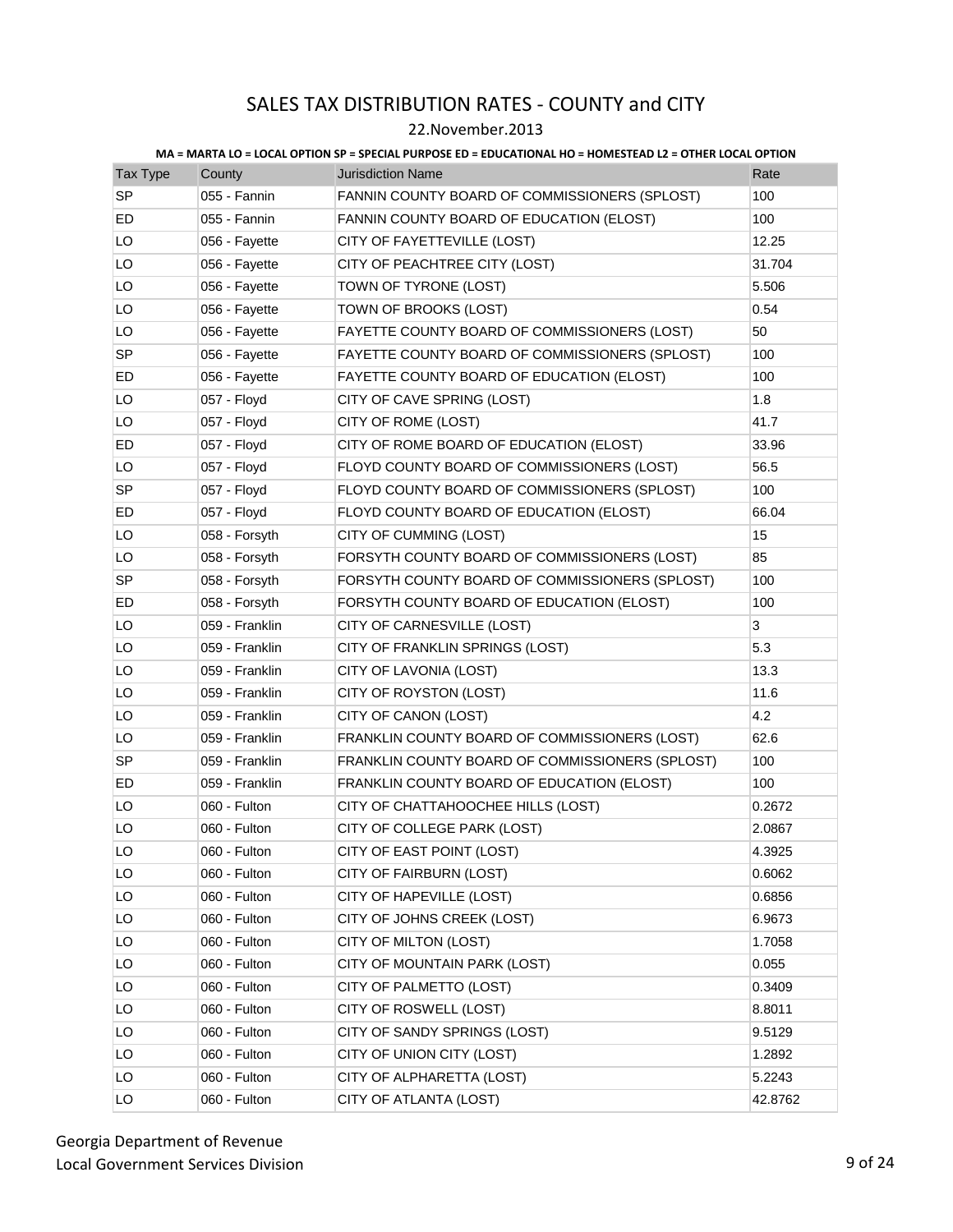### 22.November.2013

| Tax Type  | County         | <b>Jurisdiction Name</b>                        | Rate           |
|-----------|----------------|-------------------------------------------------|----------------|
| ED        | 060 - Fulton   | CITY OF ATLANTA BOARD OF EDUCATION (ELOST)      | 35.066         |
| MA        | 060 - Fulton   | <b>MARTA</b>                                    | 100            |
| LO        | 060 - Fulton   | FULTON COUNTY BOARD OF COMMISSIONERS (LOST)     | 15.1891        |
| ED        | 060 - Fulton   | FULTON COUNTY BOARD OF EDUCATION (ELOST)        | 64.934         |
| LO        | 061 - Gilmer   | CITY OF EAST ELLIJAY (LOST)                     | 9              |
| LO        | 061 - Gilmer   | CITY OF ELLIJAY (LOST)                          | 16             |
| LO        | 061 - Gilmer   | GILMER COUNTY BOARD OF COMMISSIONERS (LOST)     | 75             |
| <b>SP</b> | 061 - Gilmer   | GILMER COUNTY BOARD OF COMMISSIONERS (SPLOST)   | 100            |
| ED        | 061 - Gilmer   | GILMER COUNTY BOARD OF EDUCATION (ELOST)        | 100            |
| LO        | 062 - Glascock | CITY OF EDGEHILL (LOST)                         | $\overline{2}$ |
| LO        | 062 - Glascock | CITY OF GIBSON (LOST)                           | 30             |
| LO        | 062 - Glascock | TOWN OF MITCHELL (LOST)                         | 10             |
| LO        | 062 - Glascock | GLASCOCK COUNTY BOARD OF COMMISSIONERS (LOST)   | 58             |
| <b>SP</b> | 062 - Glascock | GLASCOCK COUNTY BOARD OF COMMISSIONERS (SPLOST) | 100            |
| ED        | 062 - Glascock | GLASCOCK COUNTY BOARD OF EDUCATION (ELOST)      | 100            |
| LO        | 063 - Glynn    | CITY OF BRUNSWICK (LOST)                        | 32.33          |
| LO        | 063 - Glynn    | GLYNN COUNTY BOARD OF COMMISSIONERS (LOST)      | 67.67          |
| <b>SP</b> | 063 - Glynn    | GLYNN COUNTY BOARD OF COMMISSIONERS (SPLOST)    | 100            |
| ED        | 063 - Glynn    | GLYNN COUNTY BOARD OF EDUCATION (ELOST)         | 100            |
| LO        | 064 - Gordon   | CITY OF FAIRMOUNT (LOST)                        | 1.3            |
| LO        | 064 - Gordon   | CITY OF RESACA (LOST)                           | $\mathbf{1}$   |
| LO        | 064 - Gordon   | CITY OF CALHOUN (LOST)                          | 28.35          |
| ED        | 064 - Gordon   | CITY OF CALHOUN BOARD OF EDUCATION (ELOST)      | 33.4           |
| LO        | 064 - Gordon   | GORDON COUNTY BOARD OF COMMISSIONERS (LOST)     | 69.35          |
| <b>SP</b> | 064 - Gordon   | GORDON COUNTY BOARD OF COMMISSIONERS (SPLOST)   | 100            |
| ED        | 064 - Gordon   | GORDON COUNTY BOARD OF EDUCATION (ELOST)        | 66.6           |
| LO        | 065 - Grady    | CITY OF WHIGHAM (LOST)                          | 1.9            |
| LO        | 065 - Grady    | CITY OF CAIRO (LOST)                            | 38.4           |
| LO        | 065 - Grady    | GRADY COUNTY BOARD OF COMMISSIONERS (LOST)      | 59.7           |
| <b>SP</b> | 065 - Grady    | GRADY COUNTY BOARD OF COMMISSIONERS (SPLOST)    | 100            |
| ED        | 065 - Grady    | GRADY COUNTY BOARD OF EDUCATION (ELOST)         | 100            |
| LO        | 066 - Greene   | CITY OF GREENSBORO (LOST)                       | 18.33          |
| LO        | 066 - Greene   | TOWN OF SILOAM (LOST)                           | 1.54           |
| LO        | 066 - Greene   | CITY OF UNION POINT (LOST)                      | 8.83           |
| LO        | 066 - Greene   | CITY OF WHITE PLAINS (LOST)                     | 1.55           |
| LO        | 066 - Greene   | CITY OF WOODVILLE (LOST)                        | 1.75           |
| LO        | 066 - Greene   | GREENE COUNTY BOARD OF COMMISSIONERS (LOST)     | 68             |
| SP        | 066 - Greene   | GREENE COUNTY BOARD OF COMMISSIONERS (SPLOST)   | 100            |
| ED        | 066 - Greene   | GREENE COUNTY BOARD OF EDUCATION (ELOST)        | 100            |
| ED        | 067 - Gwinnett | CITY OF BUFORD BOARD OF EDUCATION (ELOST)       | 2.09           |
| SP        | 067 - Gwinnett | GWINNETT COUNTY BOARD OF COMMISSIONERS (SPLOST) | 100            |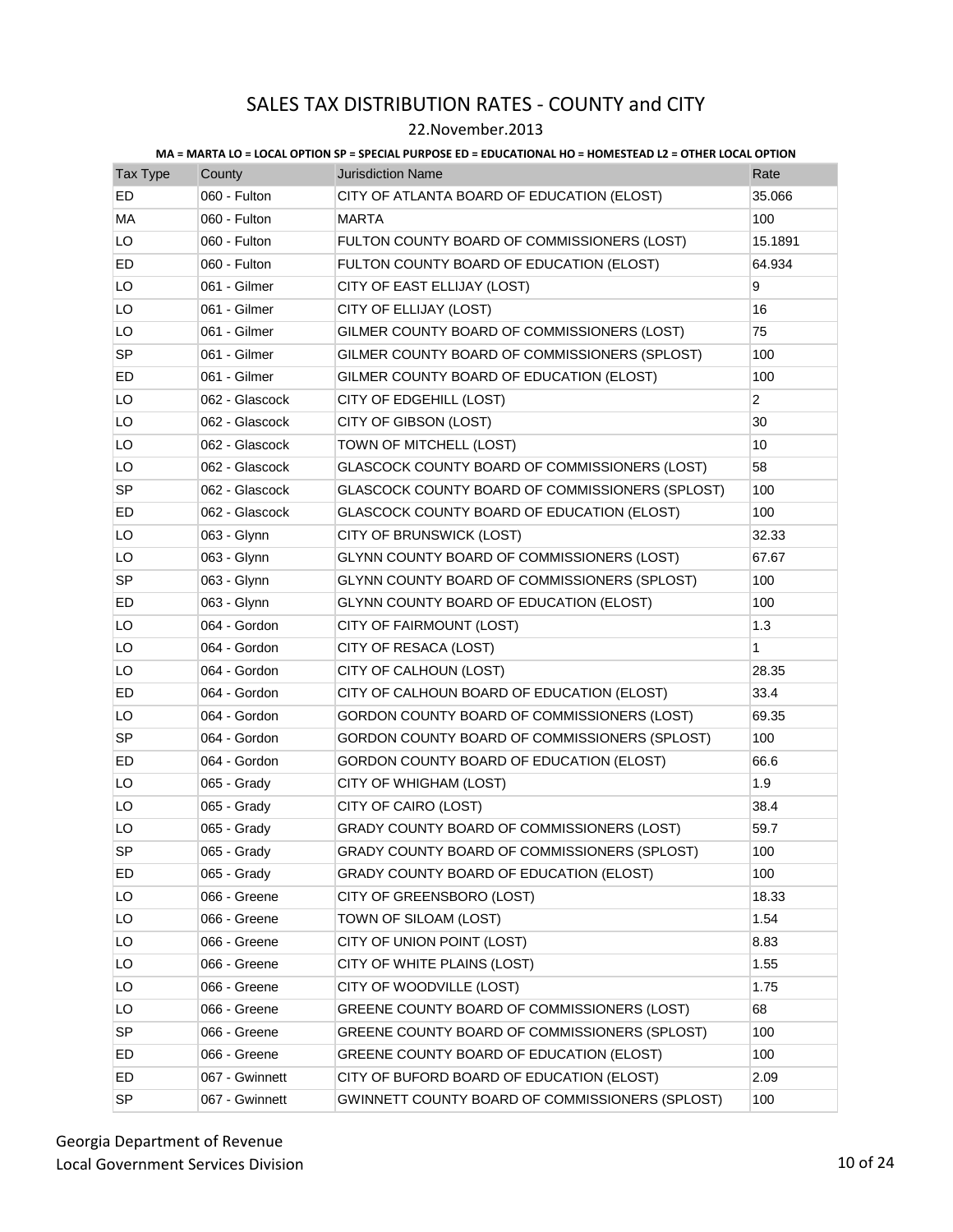### 22.November.2013

| <b>Tax Type</b> | County          | <b>Jurisdiction Name</b>                         | Rate  |
|-----------------|-----------------|--------------------------------------------------|-------|
| <b>ED</b>       | 067 - Gwinnett  | GWINNETT COUNTY BOARD OF EDUCATION (ELOST)       | 97.91 |
| <b>SP</b>       | 068 - Habersham | HABERSHAM COUNTY BOARD OF COMMISSIONERS (SPLOST) | 100   |
| ED              | 068 - Habersham | HABERSHAM COUNTY BOARD OF EDUCATION (ELOST)      | 100   |
| LO              | 068 - Habersham | HABERSHAM COUNTY BOARD OF EDUCATION (LOST)       | 100   |
| LO              | 069 - Hall      | TOWN OF CLERMONT (LOST)                          | 0.44  |
| LO              | 069 - Hall      | CITY OF FLOWERY BRANCH (LOST)                    | 1.39  |
| LO              | 069 - Hall      | CITY OF GAINESVILLE (LOST)                       | 19.87 |
| ED              | 069 - Hall      | CITY OF GAINESVILLE BOARD OF EDUCATION (ELOST)   | 20.64 |
| LO              | 069 - Hall      | CITY OF GILLSVILLE (LOST)                        | 0.09  |
| LO              | 069 - Hall      | CITY OF LULA (LOST)                              | 1.05  |
| LO              | 069 - Hall      | CITY OF OAKWOOD (LOST)                           | 1.63  |
| LO              | 069 - Hall      | CITY OF BRASELTON (LOST)                         | 0.01  |
| LO              | 069 - Hall      | CITY OF BUFORD (LOST)                            | 0.03  |
| ED              | 069 - Hall      | CITY OF BUFORD BOARD OF EDUCATION (ELOST)        | 0     |
| LO              | 069 - Hall      | HALL COUNTY BOARD OF COMMISSIONERS (LOST)        | 75.49 |
| <b>SP</b>       | 069 - Hall      | HALL COUNTY BOARD OF COMMISSIONERS (SPLOST)      | 100   |
| ED              | 069 - Hall      | HALL COUNTY BOARD OF EDUCATION (ELOST)           | 79.36 |
| LO              | 070 - Hancock   | CITY OF SPARTA (LOST)                            | 32    |
| LO              | 070 - Hancock   | HANCOCK COUNTY BOARD OF COMMISSIONERS (LOST)     | 68    |
| SP              | 070 - Hancock   | HANCOCK COUNTY BOARD OF COMMISSIONERS (SPLOST)   | 100   |
| ED              | 070 - Hancock   | HANCOCK COUNTY BOARD OF EDUCATION (ELOST)        | 100   |
| LO              | 071 - Haralson  | CITY OF TALLAPOOSA (LOST)                        | 16    |
| LO              | 071 - Haralson  | CITY OF TEMPLE (LOST)                            | 0.16  |
| LO              | 071 - Haralson  | CITY OF WACO (LOST)                              | 2.68  |
| LO              | 071 - Haralson  | CITY OF BREMEN (LOST)                            | 26.71 |
| ED              | 071 - Haralson  | CITY OF BREMEN BOARD OF EDUCATION (ELOST)        | 36    |
| LO              | 071 - Haralson  | CITY OF BUCHANAN (LOST)                          | 5.09  |
| LO              | 071 - Haralson  | HARALSON COUNTY BOARD OF COMMISSIONERS (LOST)    | 49.36 |
| <b>SP</b>       | 071 - Haralson  | HARALSON COUNTY BOARD OF COMMISSIONERS (SPLOST)  | 100   |
| ED              | 071 - Haralson  | HARALSON COUNTY BOARD OF EDUCATION (ELOST)       | 64    |
| LO              | 072 - Harris    | CITY OF HAMILTON (LOST)                          | 5.6   |
| LO              | 072 - Harris    | CITY OF PINE MOUNTAIN (LOST)                     | 7.35  |
| LO              | 072 - Harris    | CITY OF SHILOH (LOST)                            | 2.8   |
| LO              | 072 - Harris    | CITY OF WAVERLY HALL (LOST)                      | 5.65  |
| LO              | 072 - Harris    | CITY OF WEST POINT (LOST)                        | 5.4   |
| LO              | 072 - Harris    | HARRIS COUNTY BOARD OF COMMISSIONERS (LOST)      | 73.2  |
| <b>SP</b>       | 072 - Harris    | HARRIS COUNTY BOARD OF COMMISSIONERS (SPLOST)    | 100   |
| ED              | 072 - Harris    | HARRIS COUNTY BOARD OF EDUCATION (ELOST)         | 100   |
| LO              | 073 - Hart      | CITY OF HARTWELL (LOST)                          | 21    |
| LO              | 073 - Hart      | CITY OF ROYSTON (LOST)                           | 4.25  |
| LO              | 073 - Hart      | CITY OF BOWERSVILLE (LOST)                       | 1     |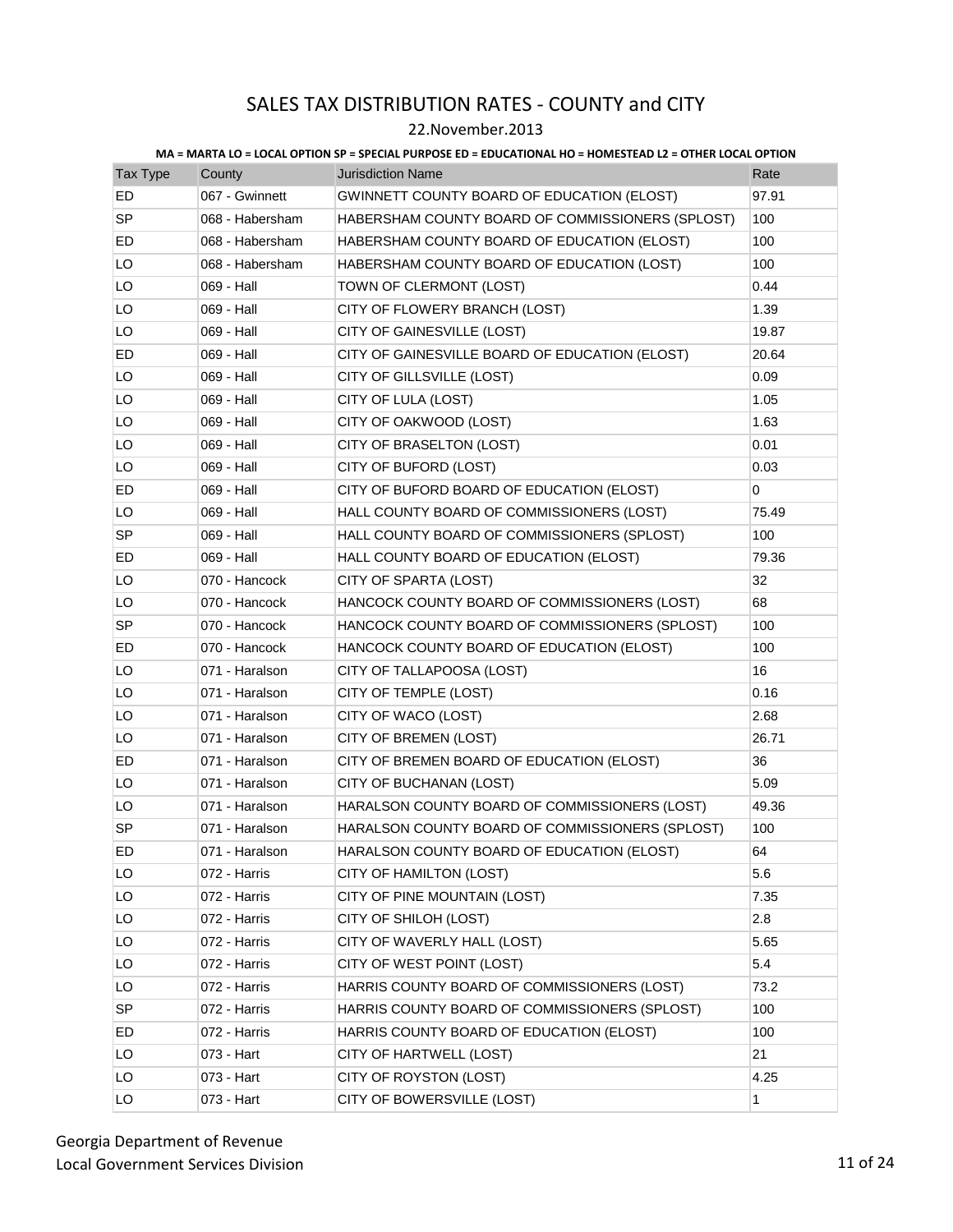### 22.November.2013

| <b>Tax Type</b> | County        | <b>Jurisdiction Name</b>                       | Rate   |
|-----------------|---------------|------------------------------------------------|--------|
| LO              | 073 - Hart    | CITY OF CANON (LOST)                           | 0.25   |
| LO              | 073 - Hart    | HART COUNTY BOARD OF COMMISSIONERS (LOST)      | 73.5   |
| <b>SP</b>       | 073 - Hart    | HART COUNTY BOARD OF COMMISSIONERS (SPLOST)    | 100    |
| ED              | 073 - Hart    | HART COUNTY BOARD OF EDUCATION (ELOST)         | 100    |
| LO              | 074 - Heard   | TOWN OF CENTRALHATCHEE (LOST)                  | 4.5    |
| LO              | 074 - Heard   | CITY OF EPHESUS (LOST)                         | 4.5    |
| LO              | 074 - Heard   | CITY OF FRANKLIN (LOST)                        | 12     |
| LO              | 074 - Heard   | HEARD COUNTY BOARD OF COMMISSIONERS (LOST)     | 79     |
| <b>SP</b>       | 074 - Heard   | HEARD COUNTY BOARD OF COMMISSIONERS (SPLOST)   | 100    |
| ED              | 074 - Heard   | HEARD COUNTY BOARD OF EDUCATION (ELOST)        | 100    |
| LO              | 075 - Henry   | CITY OF HAMPTON (LOST)                         | 8.84   |
| LO              | 075 - Henry   | CITY OF LOCUST GROVE (LOST)                    | 5.52   |
| LO              | 075 - Henry   | CITY OF MCDONOUGH (LOST)                       | 9.61   |
| LO              | 075 - Henry   | CITY OF STOCKBRIDGE (LOST)                     | 11.03  |
| LO              | 075 - Henry   | HENRY COUNTY BOARD OF COMMISSIONERS (LOST)     | 65     |
| SP              | 075 - Henry   | HENRY COUNTY BOARD OF COMMISSIONERS (SPLOST)   | 100    |
| ED              | 075 - Henry   | HENRY COUNTY BOARD OF EDUCATION (ELOST)        | 100    |
| <b>SP</b>       | 076 - Houston | HOUSTON COUNTY BOARD OF COMMISSIONERS (SPLOST) | 100    |
| ED              | 076 - Houston | HOUSTON COUNTY BOARD OF EDUCATION (ELOST)      | 100    |
| LO              | 076 - Houston | HOUSTON COUNTY BOARD OF EDUCATION (LOST)       | 100    |
| LO              | 077 - Irwin   | CITY OF OCILLA (LOST)                          | 38     |
| LO              | 077 - Irwin   | IRWIN COUNTY BOARD OF COMMISSIONERS (LOST)     | 62     |
| SP              | 077 - Irwin   | IRWIN COUNTY BOARD OF COMMISSIONERS (SPLOST)   | 100    |
| ED              | 077 - Irwin   | IRWIN COUNTY BOARD OF EDUCATION (ELOST)        | 100    |
| LO              | 078 - Jackson | CITY OF COMMERCE (LOST)                        | 10.87  |
| ED              | 078 - Jackson | CITY OF COMMERCE BOARD OF EDUCATION (ELOST)    | 12.725 |
| LO              | 078 - Jackson | CITY OF HOSCHTON (LOST)                        | 2.29   |
| LO              | 078 - Jackson | CITY OF JEFFERSON (LOST)                       | 15.67  |
| ED              | 078 - Jackson | CITY OF JEFFERSON BOARD OF EDUCATION (ELOST)   | 24.576 |
| LO              | 078 - Jackson | CITY OF MAYSVILLE (LOST)                       | 1.45   |
| LO              | 078 - Jackson | CITY OF NICHOLSON (LOST)                       | 2.82   |
| LO              | 078 - Jackson | CITY OF PENDERGRASS (LOST)                     | 0.7    |
| LO              | 078 - Jackson | CITY OF TALMO (LOST)                           | 0.3    |
| LO              | 078 - Jackson | TOWN OF ARCADE (LOST)                          | 2.97   |
| LO              | 078 - Jackson | CITY OF BRASELTON (LOST)                       | 2.93   |
| LO              | 078 - Jackson | JACKSON COUNTY BOARD OF COMMISSIONERS (LOST)   | 60     |
| SP              | 078 - Jackson | JACKSON COUNTY BOARD OF COMMISSIONERS (SPLOST) | 100    |
| ED              | 078 - Jackson | JACKSON COUNTY BOARD OF EDUCATION (ELOST)      | 62.699 |
| LO              | 079 - Jasper  | CITY OF MONTICELLO (LOST)                      | 30     |
| LO              | 079 - Jasper  | TOWN OF SHADY DALE (LOST)                      | 3      |
| LO              | 079 - Jasper  | JASPER COUNTY BOARD OF COMMISSIONERS (LOST)    | 67     |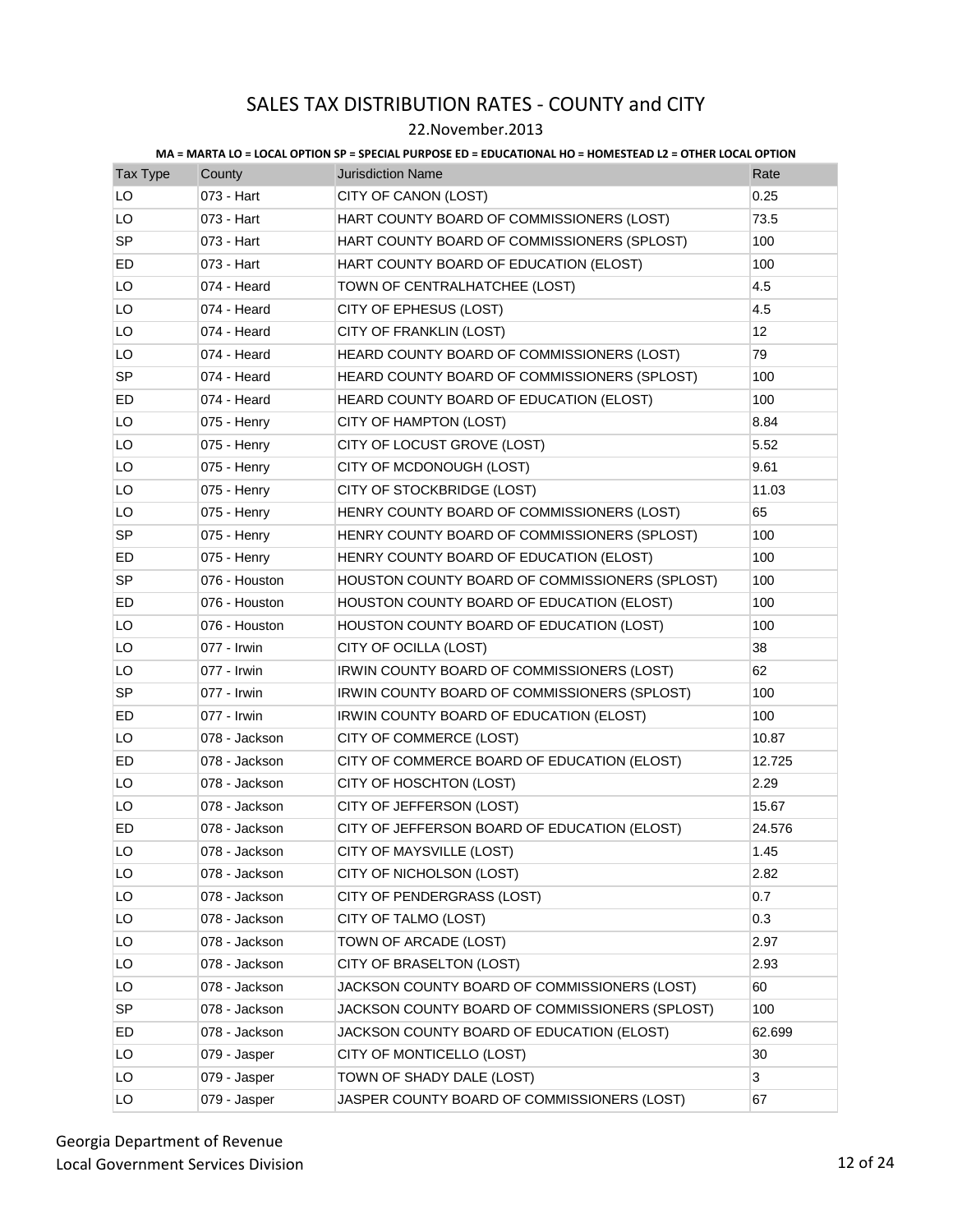### 22.November.2013

| <b>Tax Type</b> | County           | <b>Jurisdiction Name</b>                          | Rate    |
|-----------------|------------------|---------------------------------------------------|---------|
| <b>SP</b>       | 079 - Jasper     | JASPER COUNTY BOARD OF COMMISSIONERS (SPLOST)     | 100     |
| ED              | 079 - Jasper     | JASPER COUNTY BOARD OF EDUCATION (ELOST)          | 100     |
| LO              | 080 - Jeff Davis | CITY OF HAZLEHURST (LOST)                         | 40      |
| LO              | 080 - Jeff Davis | JEFF DAVIS COUNTY BOARD OF COMMISSIONERS (LOST)   | 60      |
| <b>SP</b>       | 080 - Jeff Davis | JEFF DAVIS COUNTY BOARD OF COMMISSIONERS (SPLOST) | 100     |
| ED              | 080 - Jeff Davis | JEFF DAVIS COUNTY BOARD OF EDUCATION (ELOST)      | 100     |
| LO              | 081 - Jefferson  | CITY OF LOUISVILLE (LOST)                         | 14.7254 |
| LO              | 081 - Jefferson  | CITY OF STAPLETON (LOST)                          | 2.5871  |
| LO              | 081 - Jefferson  | CITY OF WADLEY (LOST)                             | 12.1737 |
| LO              | 081 - Jefferson  | CITY OF WRENS (LOST)                              | 12.9179 |
| LO              | 081 - Jefferson  | CITY OF AVERA (LOST)                              | 1.453   |
| LO              | 081 - Jefferson  | CITY OF BARTOW (LOST)                             | 1.6893  |
| LO              | 081 - Jefferson  | JEFFERSON COUNTY BOARD OF COMMISSIONERS (LOST)    | 54.4536 |
| <b>SP</b>       | 081 - Jefferson  | JEFFERSON COUNTY BOARD OF COMMISSIONERS (SPLOST)  | 100     |
| ED              | 081 - Jefferson  | JEFFERSON COUNTY BOARD OF EDUCATION (ELOST)       | 100     |
| LO              | 082 - Jenkins    | CITY OF MILLEN (LOST)                             | 30      |
| LO              | 082 - Jenkins    | JENKINS COUNTY BOARD OF COMMISSIONERS (LOST)      | 70      |
| <b>SP</b>       | 082 - Jenkins    | JENKINS COUNTY BOARD OF COMMISSIONERS (SPLOST)    | 100     |
| ED              | 082 - Jenkins    | JENKINS COUNTY BOARD OF EDUCATION (ELOST)         | 100     |
| LO              | 083 - Johnson    | CITY OF KITE (LOST)                               | 2.5     |
| LO              | 083 - Johnson    | CITY OF WRIGHTSVILLE (LOST)                       | 25      |
| LO              | 083 - Johnson    | CITY OF ADRIAN (LOST)                             | 2.5     |
| LO              | 083 - Johnson    | JOHNSON COUNTY BOARD OF COMMISSIONERS (LOST)      | 70      |
| <b>SP</b>       | 083 - Johnson    | JOHNSON COUNTY BOARD OF COMMISSIONERS (SPLOST)    | 100     |
| ED              | 083 - Johnson    | JOHNSON COUNTY BOARD OF EDUCATION (ELOST)         | 100     |
| LO              | 084 - Jones      | CITY OF GRAY (LOST)                               | 16.5    |
| LO              | 084 - Jones      | CITY OF MACON (LOST)                              | 0.6     |
| LO              | 084 - Jones      | JONES COUNTY BOARD OF COMMISSIONERS (LOST)        | 82.9    |
| <b>SP</b>       | 084 - Jones      | JONES COUNTY BOARD OF COMMISSIONERS (SPLOST)      | 100     |
| ED              | 084 - Jones      | JONES COUNTY BOARD OF EDUCATION (ELOST)           | 100     |
| LO              | 085 - Lamar      | CITY OF MILNER (LOST)                             | 4       |
| LO              | 085 - Lamar      | TOWN OF ALDORA (LOST)                             | 1       |
| LO              | 085 - Lamar      | CITY OF BARNESVILLE (LOST)                        | 39      |
| LO              | 085 - Lamar      | LAMAR COUNTY BOARD OF COMMISSIONERS (LOST)        | 56      |
| <b>SP</b>       | 085 - Lamar      | LAMAR COUNTY BOARD OF COMMISSIONERS (SPLOST)      | 100     |
| ED              | 085 - Lamar      | LAMAR COUNTY BOARD OF EDUCATION (ELOST)           | 100     |
| LO              | 086 - Lanier     | CITY OF LAKELAND (LOST)                           | 50      |
| LO              | 086 - Lanier     | LANIER COUNTY BOARD OF COMMISSIONERS (LOST)       | 50      |
| <b>SP</b>       | 086 - Lanier     | LANIER COUNTY BOARD OF COMMISSIONERS (SPLOST)     | 100     |
| ED              | 086 - Lanier     | LANIER COUNTY BOARD OF EDUCATION (ELOST)          | 100     |
| LO              | 087 - Laurens    | CITY OF DEXTER (LOST)                             | 0.8926  |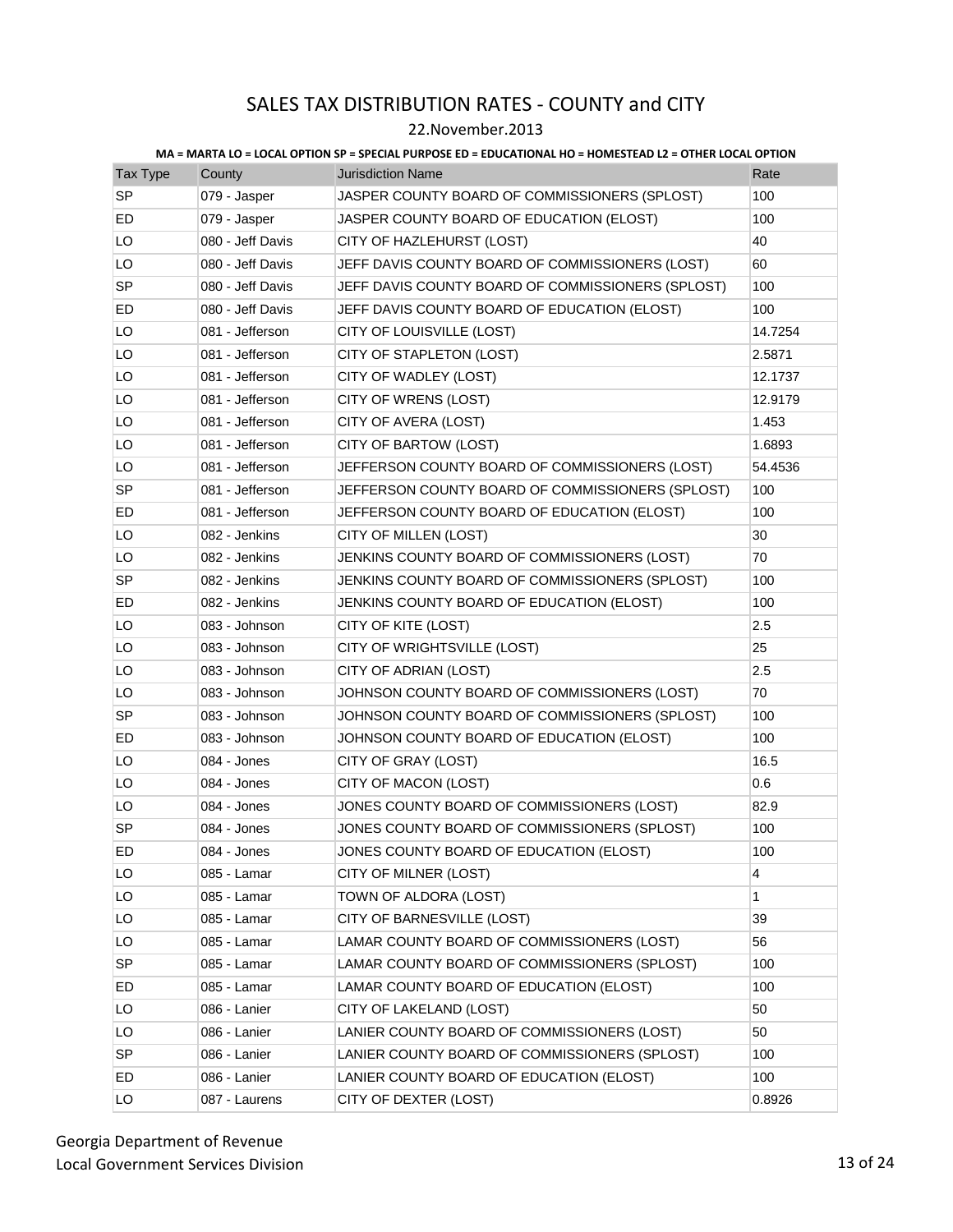### 22.November.2013

| Tax Type  | County        | <b>Jurisdiction Name</b>                       | Rate        |
|-----------|---------------|------------------------------------------------|-------------|
| LO        | 087 - Laurens | CITY OF DUBLIN (LOST)                          | 34.1527     |
| ED.       | 087 - Laurens | CITY OF DUBLIN BOARD OF EDUCATION (ELOST)      | 30.81       |
| LO        | 087 - Laurens | CITY OF DUDLEY (LOST)                          | 0.808       |
| LO        | 087 - Laurens | CITY OF EAST DUBLIN (LOST)                     | 4.743       |
| LO        | 087 - Laurens | CITY OF MONTROSE (LOST)                        | 0.2199      |
| LO        | 087 - Laurens | CITY OF RENTZ (LOST)                           | 0.684       |
| LO        | 087 - Laurens | CITY OF CADWELL (LOST)                         | 0.8606      |
| LO        | 087 - Laurens | LAURENS COUNTY BOARD OF COMMISSIONERS (LOST)   | 57.6392     |
| SP        | 087 - Laurens | LAURENS COUNTY BOARD OF COMMISSIONERS (SPLOST) | 100         |
| ED        | 087 - Laurens | LAURENS COUNTY BOARD OF EDUATION (ELOST)       | 69.19       |
| LO        | 088 - Lee     | CITY OF LEESBURG (LOST)                        | 13          |
| LO        | 088 - Lee     | CITY OF SMITHVILLE (LOST)                      | 6           |
| LO        | 088 - Lee     | LEE COUNTY BOARD OF COMMISSIONERS (LOST)       | 81          |
| <b>SP</b> | 088 - Lee     | LEE COUNTY BOARD OF COMMISSIONERS (SPLOST)     | 100         |
| ED        | 088 - Lee     | LEE COUNTY BOARD OF EDUCATION (ELOST)          | 100         |
| LO        | 089 - Liberty | CITY OF FLEMINGTON (LOST)                      | 1.744       |
| LO        | 089 - Liberty | CITY OF HINESVILLE (LOST)                      | 47.452      |
| LO        | 089 - Liberty | CITY OF MIDWAY (LOST)                          | 3.058       |
| LO        | 089 - Liberty | CITY OF RICEBORO (LOST)                        | 1.254       |
| LO        | 089 - Liberty | CITY OF WALTHOURVILLE (LOST)                   | 5.928       |
| LO        | 089 - Liberty | LIBERTY COUNTY BOARD OF COMMISSIONERS (LOST)   | 40.564      |
| <b>SP</b> | 089 - Liberty | LIBERTY COUNTY BOARD OF COMMISSIONERS (SPLOST) | 100         |
| ED        | 089 - Liberty | LIBERTY COUNTY BOARD OF EDUCATION (ELOST)      | 100         |
| LO        | 090 - Lincoln | CITY OF LINCOLNTON (LOST)                      | 20          |
| LO        | 090 - Lincoln | LINCOLN COUNTY BOARD OF COMMISSIONERS (LOST)   | 80          |
| SP        | 090 - Lincoln | LINCOLN COUNTY BOARD OF COMMISSIONERS (SPLOST) | 100         |
| ED        | 090 - Lincoln | LINCOLN COUNTY BOARD OF EDUCATION (ELOST)      | 100         |
| LO        | 091 - Long    | CITY OF LUDOWICI (LOST)                        | 33          |
| LO        | 091 - Long    | LONG COUNTY BOARD OF COMMISSIONERS (LOST)      | 67          |
| <b>SP</b> | 091 - Long    | LONG COUNTY BOARD OF COMMISSIONERS (SPLOST)    | 100         |
| ED        | 091 - Long    | LONG COUNTY BOARD OF EDUCATION (ELOST)         | 100         |
| LO        | 092 - Lowndes | CITY OF DASHER (LOST)                          | 0.73        |
| LO        | 092 - Lowndes | CITY OF HAHIRA (LOST)                          | 1.42        |
| LO        | 092 - Lowndes | CITY OF LAKE PARK (LOST)                       | 0.48        |
| LO        | 092 - Lowndes | CITY OF REMERTON (LOST)                        | 0.74        |
| LO        | 092 - Lowndes | CITY OF VALDOSTA (LOST)                        | 38.63       |
| ED        | 092 - Lowndes | CITY OF VALDOSTA BOARD OF EDUCATION (ELOST)    | 42.64101393 |
| LO        | 092 - Lowndes | LOWNDES COUNTY BOARD OF COMMISSIONERS (LOST)   | 58          |
| SP        | 092 - Lowndes | LOWNDES COUNTY BOARD OF COMMISSIONERS (SPLOST) | 100         |
| ED        | 092 - Lowndes | LOWNDES COUNTY BOARD OF EDUCATION (ELOST)      | 57.35898607 |
| LO        | 093 - Lumpkin | CITY OF DAHLONEGA (LOST)                       | 25          |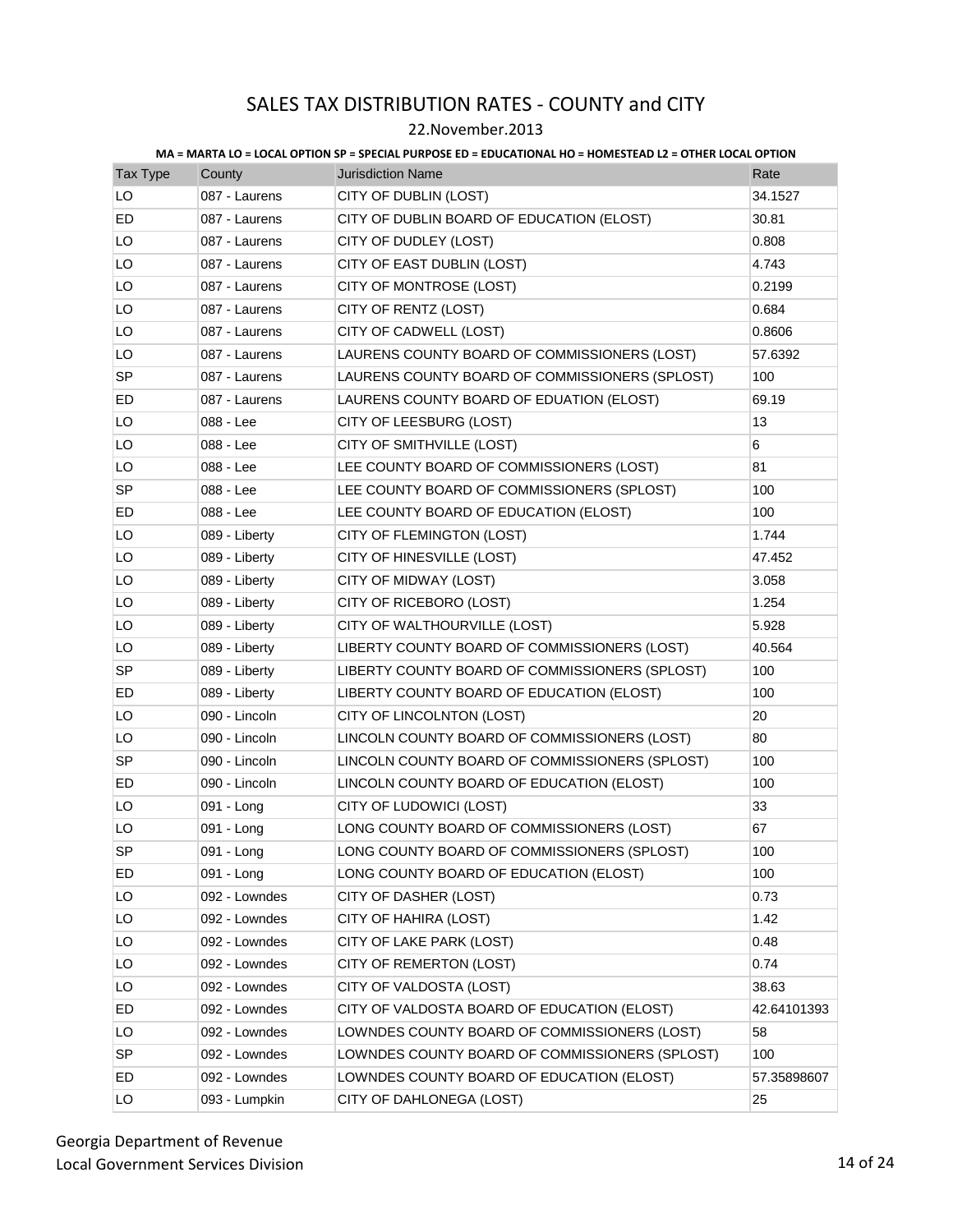### 22.November.2013

| <b>Tax Type</b> | County           | <b>Jurisdiction Name</b>                        | Rate    |
|-----------------|------------------|-------------------------------------------------|---------|
| LO              | 093 - Lumpkin    | LUMPKIN COUNTY BOARD OF COMMISSIONERS (LOST)    | 75      |
| <b>SP</b>       | 093 - Lumpkin    | LUMPKIN COUNTY BOARD OF COMMISSIONERS (SPLOST)  | 100     |
| ED              | 093 - Lumpkin    | LUMPKIN COUNTY BOARD OF EDUCATION (ELOST)       | 100     |
| LO              | 094 - Macon      | CITY OF IDEAL (LOST)                            | 3.85    |
| LO              | 094 - Macon      | CITY OF MARSHALLVILLE (LOST)                    | 11.18   |
| LO              | 094 - Macon      | CITY OF MONTEZUMA (LOST)                        | 26.73   |
| LO              | 094 - Macon      | CITY OF OGLETHORPE (LOST)                       | 10.24   |
| LO              | 094 - Macon      | MACON COUNTY BOARD OF COMMISSIONERS (LOST)      | 48      |
| <b>SP</b>       | 094 - Macon      | MACON COUNTY BOARD OF COMMISSIONERS (SPLOST)    | 100     |
| ED              | 094 - Macon      | MACON COUNTY BOARD OF EDUCATION (ELOST)         | 100     |
| LO              | 095 - Madison    | CITY OF CARLTON (LOST)                          | 2.5     |
| LO              | 095 - Madison    | CITY OF COLBERT (LOST)                          | 5.5     |
| LO              | 095 - Madison    | CITY OF COMER (LOST)                            | 8       |
| LO              | 095 - Madison    | CITY OF DANIELSVILLE (LOST)                     | 6       |
| LO              | 095 - Madison    | CITY OF HULL (LOST)                             | 1.5     |
| LO              | 095 - Madison    | CITY OF ILA (LOST)                              | 2.5     |
| LO              | 095 - Madison    | MADISON COUNTY BOARD OF COMMISSIONERS (LOST)    | 74      |
| <b>SP</b>       | 095 - Madison    | MADISON COUNTY BOARD OF COMMISSIONERS (SPLOST)  | 100     |
| ED              | 095 - Madison    | MADISON COUNTY BOARD OF EDUCATION (ELOST)       | 100     |
| LO              | 096 - Marion     | CITY OF BUENA VISTA (LOST)                      | 35      |
| LO              | 096 - Marion     | MARION COUNTY BOARD OF COMMISSIONERS (LOST)     | 65      |
| <b>SP</b>       | 096 - Marion     | MARION COUNTY BOARD OF COMMISSIONERS (SPLOST)   | 100     |
| ED              | 096 - Marion     | MARION COUNTY BOARD OF EDUCATION (ELOST)        | 100     |
| LO              | 097 - McDuffie   | CITY OF DEARING (LOST)                          | 1.25    |
| LO              | 097 - McDuffie   | CITY OF THOMSON (LOST)                          | 32      |
| LO              | 097 - McDuffie   | MCDUFFIE COUNTY BOARD OF COMMISSIONERS (LOST)   | 66.75   |
| <b>SP</b>       | 097 - McDuffie   | MCDUFFIE COUNTY BOARD OF COMMISSIONERS (SPLOST) | 100     |
| ED              | 097 - McDuffie   | MCDUFFIE COUNTY BOARD OF EDUCATION (ELOST)      | 100     |
| LO              | 098 - McIntosh   | CITY OF DARIEN (LOST)                           | 25      |
| LO              | 098 - McIntosh   | MCINTOSH COUNTY BOARD OF COMMISSIONERS (LOST)   | 75      |
| SP              | 098 - McIntosh   | MCINTOSH COUNTY BOARD OF COMMISSIONERS (SPLOST) | 100     |
| ED              | 098 - McIntosh   | MCINTOSH COUNTY BOARD OF EDUCATION (ELOST)      | 100     |
| LO              | 099 - Meriwether | CITY OF GAY (LOST)                              | 0.4746  |
| LO              | 099 - Meriwether | CITY OF GREENVILLE (LOST)                       | 4.6714  |
| LO              | 099 - Meriwether | CITY OF LONE OAK (LOST)                         | 0.4906  |
| LO              | 099 - Meriwether | CITY OF LUTHERSVILLE (LOST)                     | 4.6607  |
| LO              | 099 - Meriwether | CITY OF MANCHESTER (LOST)                       | 21.9597 |
| LO              | 099 - Meriwether | CITY OF PINE MOUNTAIN (LOST)                    | 0.352   |
| LO              | 099 - Meriwether | CITY OF WARM SPRINGS (LOST)                     | 2.2664  |
| LO              | 099 - Meriwether | CITY OF WOODBURY (LOST)                         | 5.1246  |
| LO              | 099 - Meriwether | MERIWETHER COUNTY BOARD OF COMMISSIONERS (LOST) | 60      |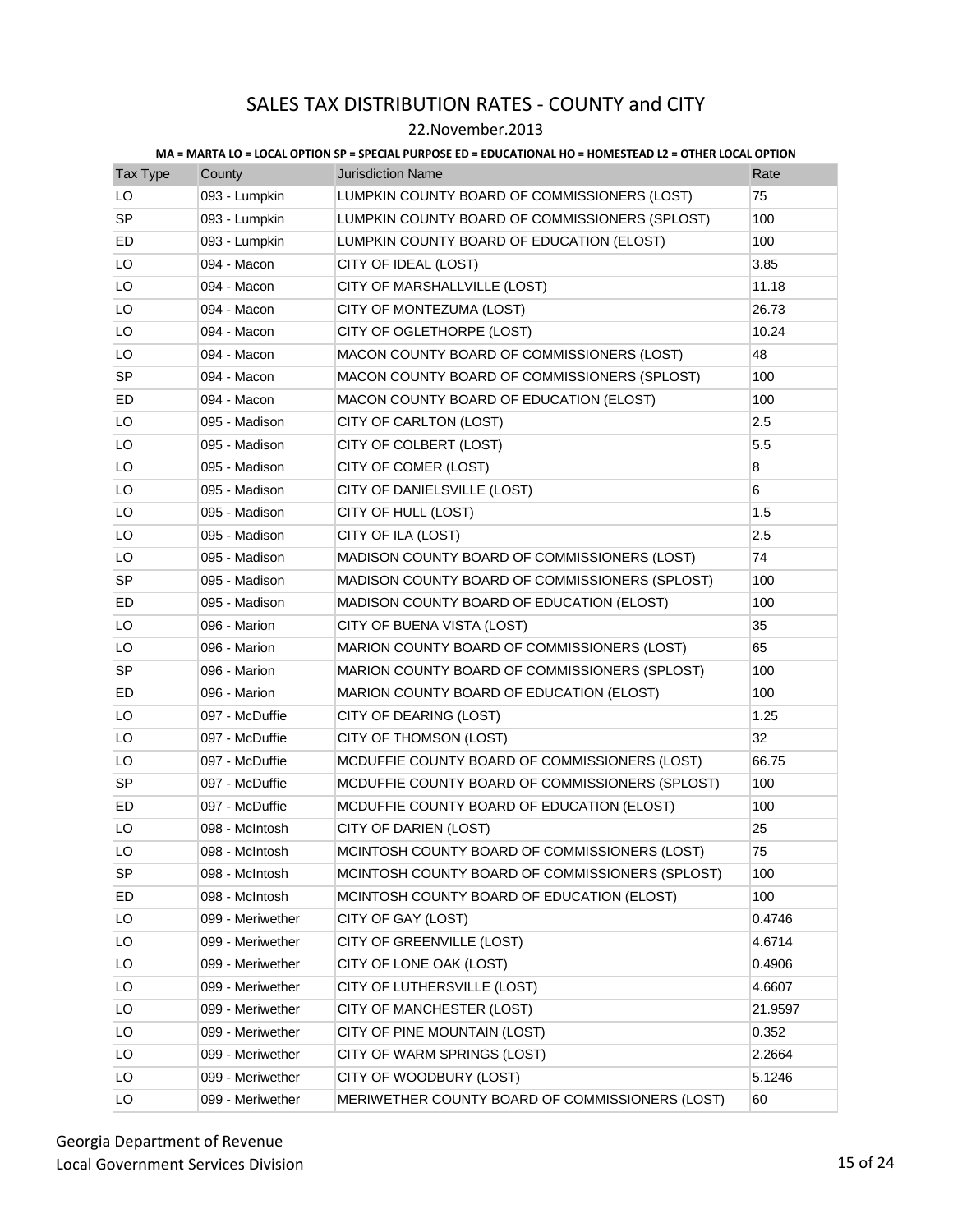### 22.November.2013

| Tax Type  | County           | <b>Jurisdiction Name</b>                          | Rate           |
|-----------|------------------|---------------------------------------------------|----------------|
| <b>SP</b> | 099 - Meriwether | MERIWETHER COUNTY BOARD OF COMMISSIONERS (SPLOST) | 100            |
| ED        | 099 - Meriwether | MERIWETHER COUNTY BOARD OF EDUCATION (ELOST)      | 100            |
| LO        | 100 - Miller     | CITY OF COLQUITT (LOST)                           | 37.5           |
| LO        | 100 - Miller     | MILLER COUNTY BOARD OF COMMISSIONERS (LOST)       | 62.5           |
| <b>SP</b> | 100 - Miller     | MILLER COUNTY BOARD OF COMMISSIONERS (SPLOST)     | 100            |
| ED        | 100 - Miller     | MILLER COUNTY BOARD OF EDUCATION (ELOST)          | 100            |
| ED        | 101 - Mitchell   | CITY OF PELHAM BOARD OF EDUCATION (ELOST)         | 37.1           |
| LO        | 101 - Mitchell   | CITY OF PELHAM BOARD OF EDUCATION (LOST)          | 16.5886        |
| <b>SP</b> | 101 - Mitchell   | MITCHELL COUNTY BOARD OF COMMISSIONERS (SPLOST)   | 100            |
| ED        | 101 - Mitchell   | MITCHELL COUNTY BOARD OF EDUCATION (ELOST)        | 62.9           |
| LO        | 101 - Mitchell   | MITCHELL COUNTY BOARD OF EDUCATION (LOST)         | 83.4114        |
| LO        | 102 - Monroe     | CITY OF CULLODEN (LOST)                           | 2.4            |
| LO        | 102 - Monroe     | CITY OF FORSYTH (LOST)                            | 22.5           |
| LO        | 102 - Monroe     | MONROE COUNTY BOARD OF COMMISSIONERS (LOST)       | 75.1           |
| SP        | 102 - Monroe     | MONROE COUNTY BOARD OF COMMISSIONERS (SPLOST)     | 100            |
| ED        | 102 - Monroe     | MONROE COUNTY BOARD OF EDUCATION (ELOST)          | 100            |
| LO        | 103 - Montgomery | CITY OF HIGGSTON (LOST)                           | 3.54           |
| LO        | 103 - Montgomery | CITY OF MOUNT VERNON (LOST)                       | 25.56          |
| LO        | 103 - Montgomery | CITY OF TARRYTOWN (LOST)                          | 0.98           |
| LO        | 103 - Montgomery | CITY OF UVALDA (LOST)                             | 6.55           |
| LO        | 103 - Montgomery | CITY OF VIDALIA (LOST)                            | 1.42           |
| LO        | 103 - Montgomery | CITY OF AILEY (LOST)                              | 6.03           |
| LO        | 103 - Montgomery | CITY OF ALSTON (LOST)                             | 1.74           |
| LO        | 103 - Montgomery | MONTGOMERY COUNTY BOARD OF COMMISSIONERS (LOST)   | 54.18          |
| SP        | 103 - Montgomery | (SPLOST)                                          | 100            |
| ED        | 103 - Montgomery | MONTGOMERY COUNTY BOARD OF EDUCATION (ELOST)      | 100            |
| LO        | 104 - Morgan     | CITY OF MADISON (LOST)                            | 22             |
| LO        | 104 - Morgan     | CITY OF RUTLEDGE (LOST)                           | $\overline{4}$ |
| LO        | 104 - Morgan     | CITY OF BOSTWICK (LOST)                           | 0.6            |
| LO        | 104 - Morgan     | CITY OF BUCKHEAD (LOST)                           | 0.4            |
| LO        | 104 - Morgan     | MORGAN COUNTY BOARD OF COMMISSIONERS (LOST)       | 73             |
| SP        | 104 - Morgan     | MORGAN COUNTY BOARD OF COMMISSIONERS (SPLOST)     | 100            |
| ED        | 104 - Morgan     | MORGAN COUNTY BOARD OF EDUCATION (ELOST)          | 100            |
| LO        | 105 - Murray     | CITY OF CHATSWORTH (LOST)                         | 13.6           |
| LO        | 105 - Murray     | CITY OF ETON (LOST)                               | 2.3            |
| LO        | 105 - Murray     | MURRAY COUNTY BOARD OF COMMISSIONERS (LOST)       | 84.1           |
| <b>SP</b> | 105 - Murray     | MURRAY COUNTY BOARD OF COMMISSIONERS (SPLOST)     | 100            |
| ED        | 105 - Murray     | MURRAY COUNTY BOARD OF EDUCATION (ELOST)          | 100            |
| LO        | 106 - Muscogee   | CITY OF BIBB CITY (LOST)                          | 0              |
| ED        | 106 - Muscogee   | MUSCOGEE COUNTY BOARD OF EDUCATION (ELOST)        | 100            |
| L2        | 106 - Muscogee   | MUSCOGEE-COLUMBUS CONSOLIDATED GOVT (2ND LOST)    | 100            |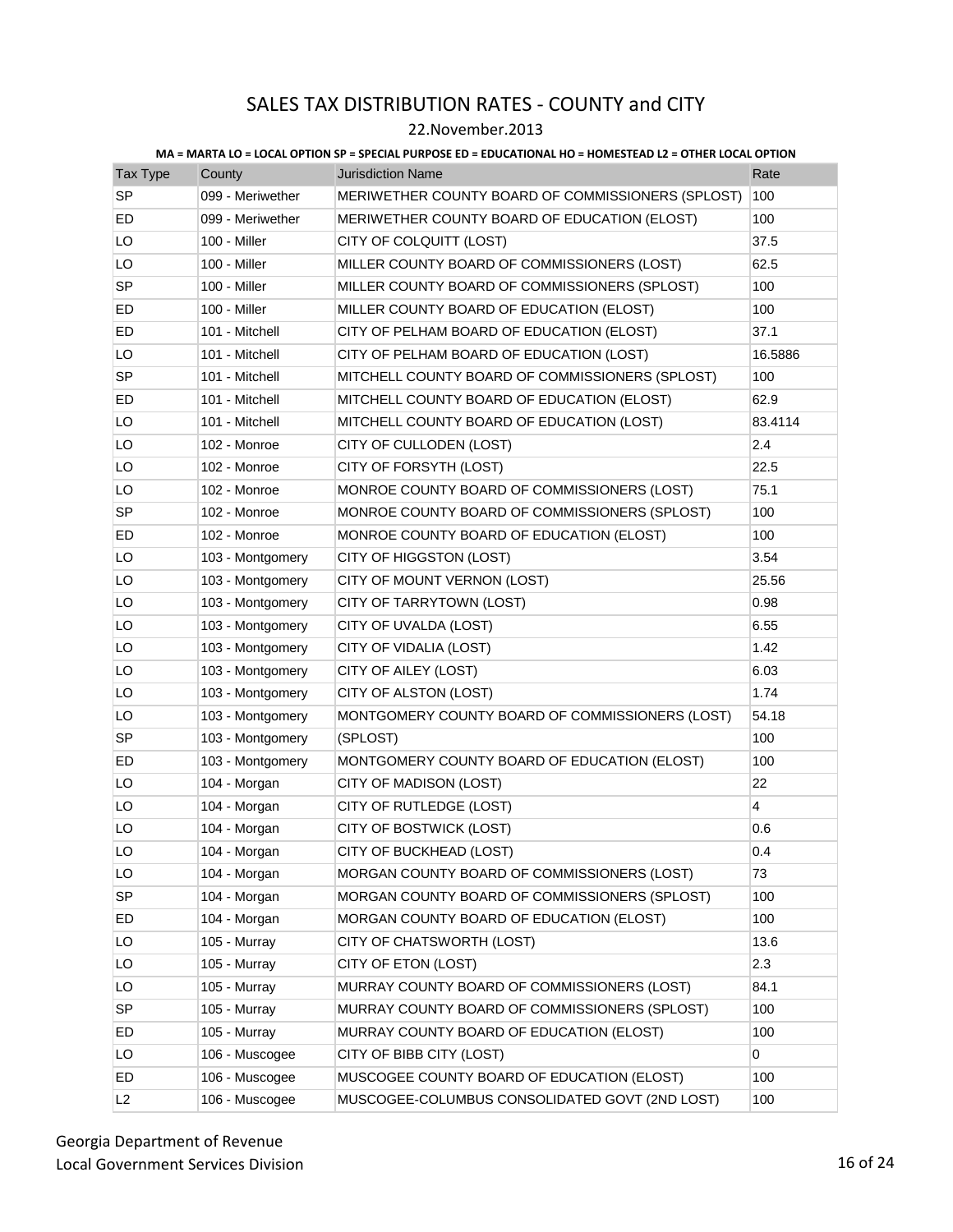### 22.November.2013

| <b>Tax Type</b> | County           | <b>Jurisdiction Name</b>                          | Rate  |
|-----------------|------------------|---------------------------------------------------|-------|
| LO              | 106 - Muscogee   | MUSCOGEE-COLUMBUS CONSOLIDATED GOVT (LOST)        | 100   |
| <b>SP</b>       | 106 - Muscogee   | MUSCOGEE-COLUMBUS CONSOLIDATED GOVT (SPLOST)      | 100   |
| LO              | 107 - Newton     | CITY OF COVINGTON (LOST)                          | 18.47 |
| LO              | 107 - Newton     | CITY OF MANSFIELD (LOST)                          | 0.63  |
| LO              | 107 - Newton     | TOWN OF NEWBORN (LOST)                            | 0.83  |
| LO              | 107 - Newton     | CITY OF OXFORD (LOST)                             | 3.02  |
| LO              | 107 - Newton     | CITY OF PORTERDALE (LOST)                         | 2.05  |
| ED              | 107 - Newton     | CITY OF SOCIAL CIRCLE BOARD OF EDUCATION (ELOST)  | 0.15  |
| LO              | 107 - Newton     | NEWTON COUNTY BOARD OF COMMISSIONERS (LOST)       | 75    |
| <b>SP</b>       | 107 - Newton     | NEWTON COUNTY BOARD OF COMMISSIONERS (SPLOST)     | 100   |
| ED              | 107 - Newton     | NEWTON COUNTY BOARD OF EDUCATION (ELOST)          | 99.85 |
| LO              | 108 - Oconee     | TOWN OF WATKINSVILLE (LOST)                       | 8.63  |
| LO              | 108 - Oconee     | CITY OF BOGART (LOST)                             | 3.15  |
| LO              | 108 - Oconee     | OCONEE COUNTY BOARD OF COMMISSIONERS (LOST)       | 88.22 |
| SP              | 108 - Oconee     | OCONEE COUNTY BOARD OF COMMISSIONERS (SPLOST)     | 100   |
| ED              | 108 - Oconee     | OCONEE COUNTY BOARD OF EDUCATION (ELOST)          | 100   |
| LO              | 109 - Oglethorpe | CITY OF CRAWFORD (LOST)                           | 5.58  |
| LO              | 109 - Oglethorpe | CITY OF LEXINGTON (LOST)                          | 1.53  |
| LO              | 109 - Oglethorpe | TOWN OF MAXEYS (LOST)                             | 1.5   |
| LO              | 109 - Oglethorpe | CITY OF ARNOLDSVILLE (LOST)                       | 2.4   |
| LO              | 109 - Oglethorpe | OGLETHORPE COUNTY BOARD OF COMMISSIONERS (LOST)   | 88.99 |
| SP              | 109 - Oglethorpe | OGLETHORPE COUNTY BOARD OF COMMISSIONERS (SPLOST) | 100   |
| ED              | 109 - Oglethorpe | OGLETHORPE COUNTY BOARD OF EDUCATION (ELOST)      | 100   |
| LO              | 110 - Paulding   | CITY OF DALLAS (LOST)                             | 10.6  |
| LO              | 110 - Paulding   | CITY OF HIRAM (LOST)                              | 4     |
| LO              | 110 - Paulding   | PAULDING COUNTY BOARD OF COMMISSIONERS (LOST)     | 85.4  |
| <b>SP</b>       | 110 - Paulding   | PAULDING COUNTY BOARD OF COMMISSIONERS (SPLOST)   | 100   |
| ED              | 110 - Paulding   | PAULDING COUNTY BOARD OF EDUCATION (ELOST)        | 100   |
| LO              | 111 - Peach      | CITY OF FORT VALLEY (LOST)                        | 31.5  |
| LO              | 111 - Peach      | CITY OF BYRON (LOST)                              | 8.5   |
| LO              | 111 - Peach      | PEACH COUNTY BOARD OF COMMISSIONERS (LOST)        | 60    |
| SP              | 111 - Peach      | PEACH COUNTY BOARD OF COMMISSIONERS (SPLOST)      | 100   |
| ED              | 111 - Peach      | PEACH COUNTY BOARD OF EDUCATION (ELOST)           | 100   |
| LO              | 112 - Pickens    | CITY OF JASPER (LOST)                             | 25.7  |
| LO              | 112 - Pickens    | CITY OF NELSON (LOST)                             | 2.8   |
| LO              | 112 - Pickens    | TOWN OF TALKING ROCK (LOST)                       | 1.5   |
| LO              | 112 - Pickens    | PICKENS COUNTY BOARD OF COMMISSIONERS (LOST)      | 70    |
| SP              | 112 - Pickens    | PICKENS COUNTY BOARD OF COMMISSIONERS (SPLOST)    | 100   |
| ED              | 112 - Pickens    | PICKENS COUNTY BOARD OF EDUCATION (ELOST)         | 100   |
| LO              | 113 - Pierce     | CITY OF OFFERMAN (LOST)                           | 3.024 |
| LO              | 113 - Pierce     | CITY OF PATTERSON (LOST)                          | 6.57  |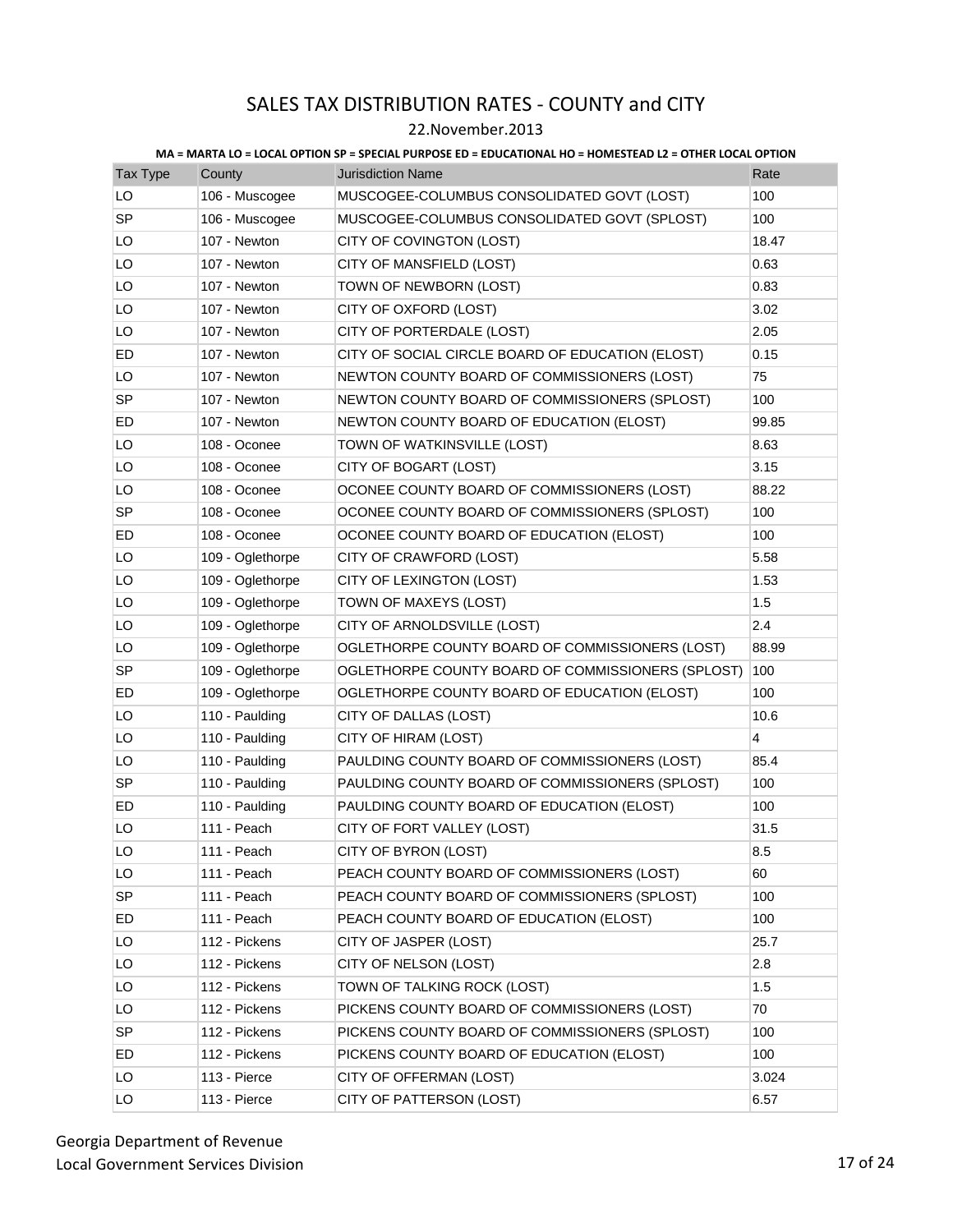### 22.November.2013

| Tax Type  | County         | <b>Jurisdiction Name</b>                        | Rate   |
|-----------|----------------|-------------------------------------------------|--------|
| LO        | 113 - Pierce   | CITY OF BLACKSHEAR (LOST)                       | 23.986 |
| LO        | 113 - Pierce   | PIERCE COUNTY BOARD OF COMMISSIONERS (LOST)     | 66.42  |
| <b>SP</b> | 113 - Pierce   | PIERCE COUNTY BOARD OF COMMISSIONERS (SPLOST)   | 100    |
| ED        | 113 - Pierce   | PIERCE COUNTY BOARD OF EDUCATION (ELOST)        | 100    |
| LO        | 114 - Pike     | CITY OF CONCORD (LOST)                          | 3.55   |
| LO        | 114 - Pike     | CITY OF MEANSVILLE (LOST)                       | 3      |
| LO        | 114 - Pike     | CITY OF MENLO (LOST)                            | 0      |
| LO        | 114 - Pike     | CITY OF MOLENA (LOST)                           | 4.17   |
| LO        | 114 - Pike     | CITY OF WILLIAMSON (LOST)                       | 3.4    |
| LO        | 114 - Pike     | CITY OF ZEBULON (LOST)                          | 11.88  |
| LO        | 114 - Pike     | PIKE COUNTY BOARD OF COMMISSIONERS (LOST)       | 74     |
| SP        | 114 - Pike     | PIKE COUNTY BOARD OF COMMISSIONERS (SPLOST)     | 100    |
| ED        | 114 - Pike     | PIKE COUNTY BOARD OF EDUCATION (ELOST)          | 100    |
| LO        | 115 - Polk     | CITY OF CEDARTOWN (LOST)                        | 29     |
| LO        | 115 - Polk     | CITY OF ROCKMART (LOST)                         | 15     |
| LO        | 115 - Polk     | CITY OF ARAGON (LOST)                           | 2.77   |
| LO        | 115 - Polk     | POLK COUNTY BOARD OF COMMISSIONERS (LOST)       | 53.23  |
| SP        | 115 - Polk     | POLK COUNTY BOARD OF COMMISSIONERS (SPLOST)     | 100    |
| ED        | 115 - Polk     | POLK COUNTY BOARD OF EDUCATION (ELOST)          | 100    |
| LO        | 116 - Pulaski  | CITY OF HAWKINSVILLE (LOST)                     | 50     |
| LO        | 116 - Pulaski  | PULASKI COUNTY BOARD OF COMMISSIONERS (LOST)    | 50     |
| <b>SP</b> | 116 - Pulaski  | PULASKI COUNTY BOARD OF COMMISSIONERS (SPLOST)  | 100    |
| ED        | 116 - Pulaski  | PULASKI COUNTY BOARD OF EDUCATION (ELOST)       | 100    |
| LO        | 117 - Putnam   | CITY OF EATONTON (LOST)                         | 45     |
| LO        | 117 - Putnam   | PUTNAM COUNTY BOARD OF COMMISSIONERS (LOST)     | 55     |
| <b>SP</b> | 117 - Putnam   | PUTNAM COUNTY BOARD OF COMMISSIONERS (SPLOST)   | 100    |
| ED        | 117 - Putnam   | PUTNAM COUNTY BOARD OF EDUCATION (ELOST)        | 100    |
| LO        | 118 - Quitman  | CITY OF GEORGETOWN (LOST)                       | 0      |
| <b>SP</b> | 118 - Quitman  | QUITMAN COUNTY BOARD OF COMMISSIONERS (SPLOST)  | 100    |
| ED        | 118 - Quitman  | QUITMAN COUNTY BOARD OF EDUCATION (ELOST)       | 100    |
| LO        | 118 - Quitman  | QUITMAN-GEORGETOWN CONSOLIDATED GOVT (LOST)     | 100    |
| <b>SP</b> | 119 - Rabun    | RABUN COUNTY BOARD OF COMMISSIONERS (SPLOST)    | 100    |
| ED        | 119 - Rabun    | RABUN COUNTY BOARD OF EDUCATION (ELOST)         | 100    |
| LO        | 119 - Rabun    | RABUN COUNTY BOARD OF EDUCATION (LOST)          | 100    |
| LO        | 120 - Randolph | CITY OF COLEMAN (LOST)                          | 0      |
| LO        | 120 - Randolph | CITY OF CUTHBERT (LOST)                         | 50.18  |
| LO        | 120 - Randolph | CITY OF SHELLMAN (LOST)                         | 14.03  |
| LO        | 120 - Randolph | RANDOLPH COUNTY BOARD OF COMMISSIONERS (LOST)   | 35.79  |
| SP        | 120 - Randolph | RANDOLPH COUNTY BOARD OF COMMISSIONERS (SPLOST) | 100    |
| ED        | 120 - Randolph | RANDOLPH COUNTY BOARD OF EDUCATION (ELOST)      | 100    |
| LO        | 121 - Richmond | CITY OF HEPHZIBAH (LOST)                        | 2.05   |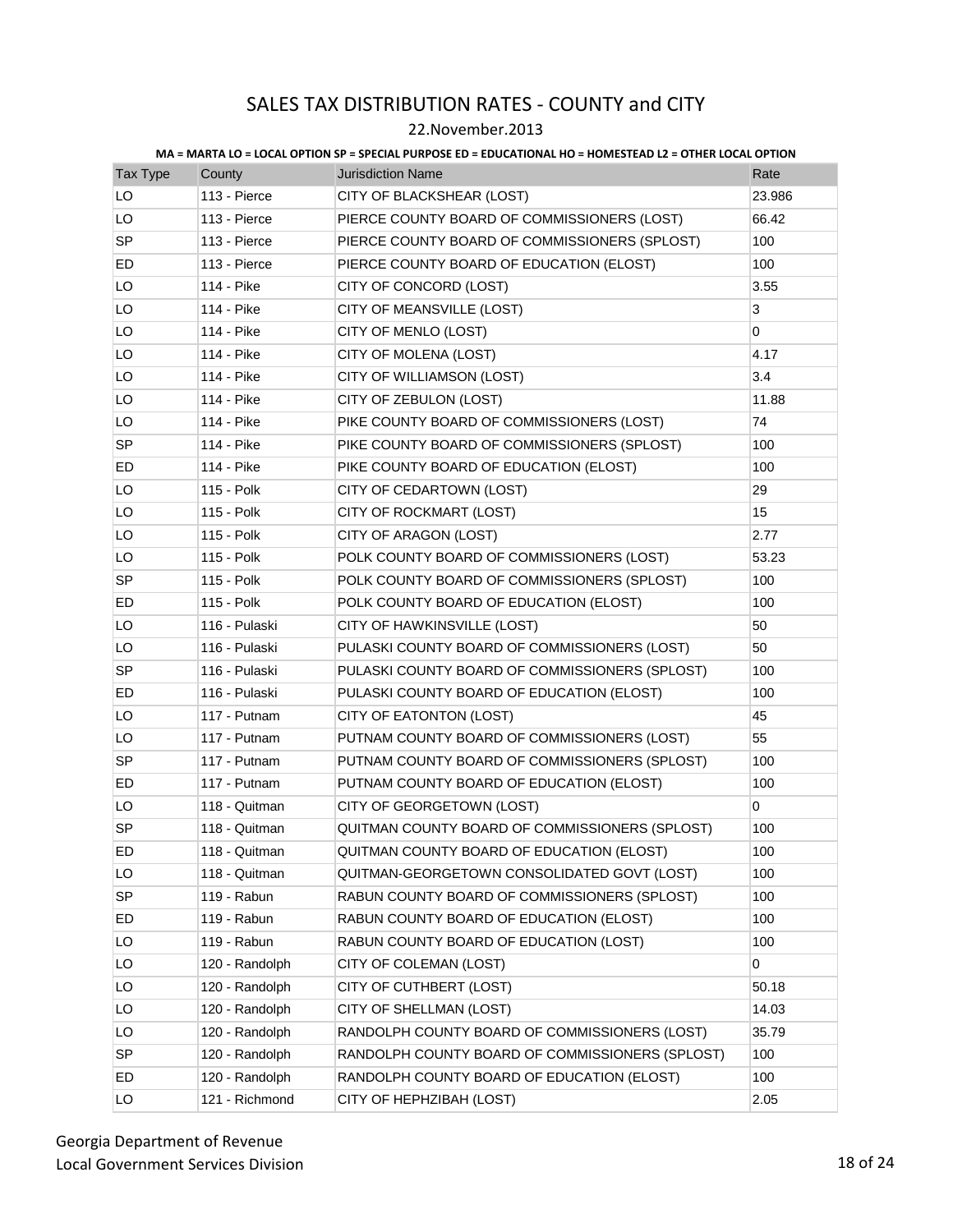### 22.November.2013

| Tax Type  | County         | <b>Jurisdiction Name</b>                        | Rate  |
|-----------|----------------|-------------------------------------------------|-------|
| LO        | 121 - Richmond | CITY OF AUGUSTA (URBAN SERVICES) (LOST)         | 14.12 |
| LO        | 121 - Richmond | CITY OF BLYTHE (LOST)                           | 0.37  |
| LO        | 121 - Richmond | RICHMOND COUNTY BOARD OF COMMISSIONERS (LOST)   | 83.46 |
| <b>SP</b> | 121 - Richmond | RICHMOND COUNTY BOARD OF COMMISSIONERS (SPLOST) | 100   |
| ED        | 121 - Richmond | RICHMOND COUNTY BOARD OF EDUCATION (ELOST)      | 100   |
| HO        | 122 - Rockdale | ROCKDALE COUNTY BOARD OF COMMISSIONERS (HOST)   | 100   |
| <b>SP</b> | 122 - Rockdale | ROCKDALE COUNTY BOARD OF COMMISSIONERS (SPLOST) | 100   |
| ED        | 122 - Rockdale | ROCKDALE COUNTY BOARD OF EDUCATION (ELOST)      | 100   |
| LO        | 123 - Schley   | CITY OF ELLAVILLE (LOST)                        | 50    |
| LO        | 123 - Schley   | SCHLEY COUNTY BOARD OF COMMISSIONERS (LOST)     | 50    |
| <b>SP</b> | 123 - Schley   | SCHLEY COUNTY BOARD OF COMMISSIONERS (SPLOST)   | 100   |
| ED        | 123 - Schley   | SCHLEY COUNTY BOARD OF EDUCATION (ELOST)        | 100   |
| LO        | 124 - Screven  | TOWN OF HILTONIA (LOST)                         | 2.12  |
| LO        | 124 - Screven  | TOWN OF NEWINGTON (LOST)                        | 1.7   |
| LO        | 124 - Screven  | CITY OF OLIVER (LOST)                           | 1.49  |
| LO        | 124 - Screven  | TOWN OF ROCKY FORD (LOST)                       | 0.9   |
| LO        | 124 - Screven  | CITY OF SYLVANIA (LOST)                         | 16.18 |
| LO        | 124 - Screven  | SCREVEN COUNTY BOARD OF COMMISSIONERS (LOST)    | 77.61 |
| <b>SP</b> | 124 - Screven  | SCREVEN COUNTY BOARD OF COMMISSIONERS (SPLOST)  | 100   |
| ED.       | 124 - Screven  | SCREVEN COUNTY BOARD OF EDUCATION (ELOST)       | 100   |
| LO        | 125 - Seminole | CITY OF DONALSONVILLE (LOST)                    | 33    |
| LO        | 125 - Seminole | CITY OF IRON CITY (LOST)                        | 4     |
| LO        | 125 - Seminole | SEMINOLE COUNTY BOARD OF COMMISSIONERS (LOST)   | 63    |
| <b>SP</b> | 125 - Seminole | SEMINOLE COUNTY BOARD OF COMMISSIONERS (SPLOST) | 100   |
| ED        | 125 - Seminole | SEMINOLE COUNTY BOARD OF EDUCATION (ELOST)      | 100   |
| LO        | 126 - Spalding | CITY OF GRIFFIN (LOST)                          | 40.5  |
| LO        | 126 - Spalding | SPALDING COUNTY BOARD OF COMMISSIONERS (LOST)   | 59.5  |
| SP        | 126 - Spalding | SPALDING COUNTY BOARD OF COMMISSIONERS (SPLOST) | 100   |
| ED        | 126 - Spalding | SPALDING COUNTY-GRIFFIN BD OF EDUCATION (ELOST) | 100   |
| LO        | 127 - Stephens | <b>TOWN OF MARTIN (LOST)</b>                    | 1.23  |
| LO        | 127 - Stephens | CITY OF TOCCOA (LOST)                           | 35.26 |
| LO        | 127 - Stephens | STEPHENS COUNTY BOARD OF COMMISSIONERS (LOST)   | 63.51 |
| <b>SP</b> | 127 - Stephens | STEPHENS COUNTY BOARD OF COMMISSIONERS (SPLOST) | 100   |
| ED        | 127 - Stephens | STEPHENS COUNTY BOARD OF EDUCATION (ELOST)      | 100   |
| LO        | 128 - Stewart  | CITY OF LUMPKIN (LOST)                          | 29    |
| LO        | 128 - Stewart  | CITY OF RICHLAND (LOST)                         | 36    |
| LO        | 128 - Stewart  | STEWART COUNTY BOARD OF COMMISSIONERS (LOST)    | 35    |
| SP        | 128 - Stewart  | STEWART COUNTY BOARD OF COMMISSIONERS (SPLOST)  | 100   |
| ED        | 128 - Stewart  | STEWART COUNTY BOARD OF EDUCATION (ELOST)       | 100   |
| LO        | 129 - Sumter   | CITY OF LESLIE (LOST)                           | 1.492 |
| LO        | 129 - Sumter   | CITY OF PLAINS (LOST)                           | 1.943 |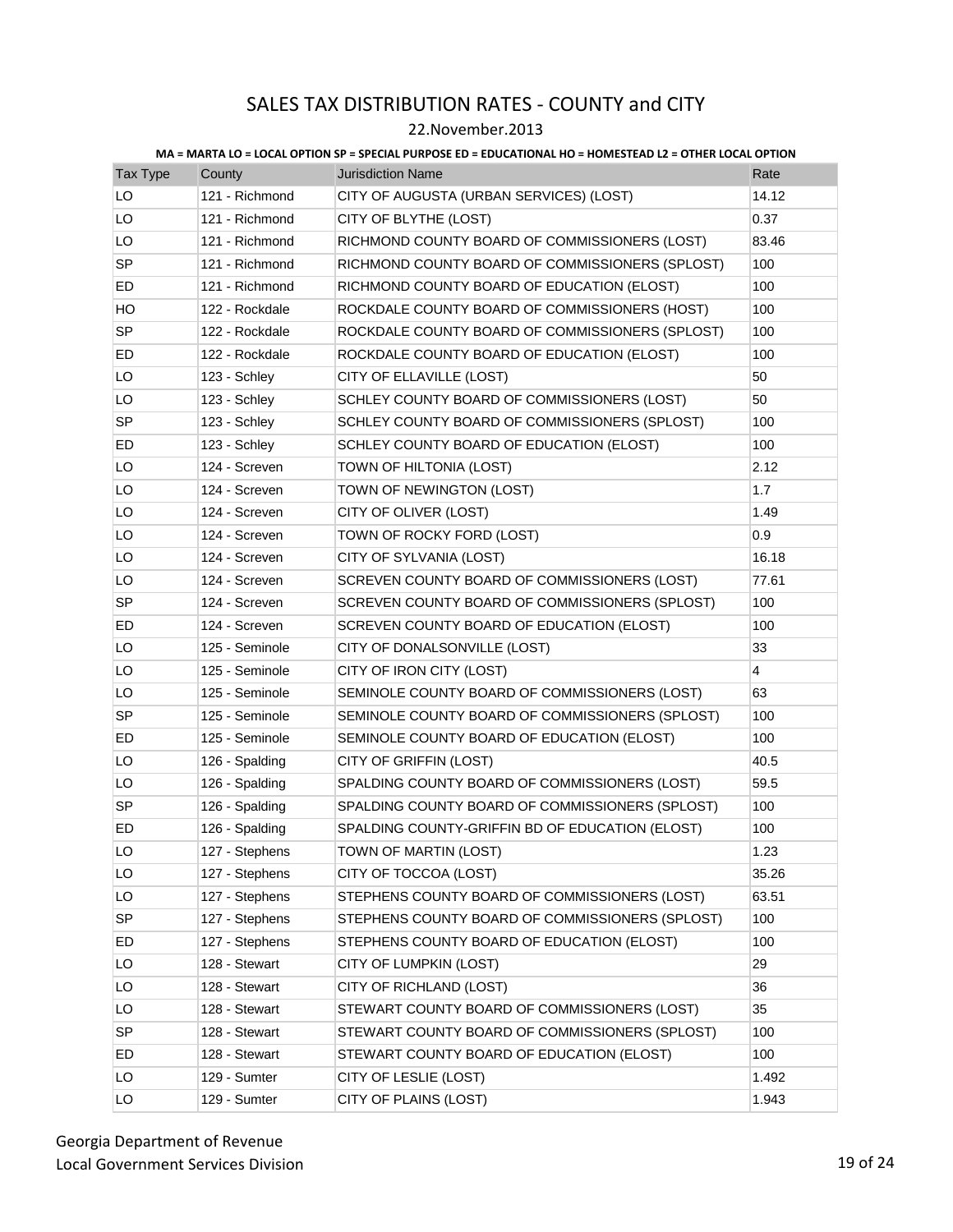### 22.November.2013

| Tax Type  | County           | <b>Jurisdiction Name</b>                          | Rate      |
|-----------|------------------|---------------------------------------------------|-----------|
| LO        | 129 - Sumter     | CITY OF AMERICUS (LOST)                           | 44.362    |
| LO        | 129 - Sumter     | CITY OF ANDERSONVILLE (LOST)                      | 0.903     |
| LO        | 129 - Sumter     | SUMTER COUNTY BOARD OF COMMISSIONERS (LOST)       | 51.3      |
| <b>SP</b> | 129 - Sumter     | SUMTER COUNTY BOARD OF COMMISSIONERS (SPLOST)     | 100       |
| ED        | 129 - Sumter     | SUMTER COUNTY BOARD OF EDUCATION (ELOST)          | 100       |
| LO        | 130 - Talbot     | CITY OF GENEVA (LOST)                             | 3.773585  |
| LO        | 130 - Talbot     | CITY OF JUNCTION CITY (LOST)                      | 4.060377  |
| LO        | 130 - Talbot     | CITY OF MANCHESTER (LOST)                         | 2.158491  |
| LO        | 130 - Talbot     | CITY OF TALBOTTON (LOST)                          | 15.773585 |
| LO        | 130 - Talbot     | CITY OF WOODLAND (LOST)                           | 10.4      |
| LO        | 130 - Talbot     | TALBOT COUNTY BOARD OF COMMISSIONERS (LOST)       | 63.833962 |
| <b>SP</b> | 130 - Talbot     | TALBOT COUNTY BOARD OF COMMISSIONERS (SPLOST)     | 100       |
| ED        | 130 - Talbot     | TALBOT COUNTY BOARD OF EDUCATION (ELOST)          | 100       |
| LO        | 131 - Taliaferro | CITY OF CRAWFORDVILLE (LOST)                      | 23.5      |
| LO        | 131 - Taliaferro | TALIAFERRO COUNTY BOARD OF COMMISSIONERS (LOST)   | 76.5      |
| SP        | 131 - Taliaferro | TALIAFERRO COUNTY BOARD OF COMMISSIONERS (SPLOST) | 100       |
| ED        | 131 - Taliaferro | TALIAFERRO COUNTY BOARD OF EDUCATION (ELOST)      | 100       |
| LO        | 132 - Tattnall   | CITY OF COBBTOWN (LOST)                           | 1.29      |
| LO        | 132 - Tattnall   | CITY OF COLLINS (LOST)                            | 2.15      |
| LO        | 132 - Tattnall   | CITY OF GLENNVILLE (LOST)                         | 19.02     |
| LO        | 132 - Tattnall   | CITY OF REIDSVILLE (LOST)                         | 9.54      |
| LO        | 132 - Tattnall   | TATTNALL COUNTY BOARD OF COMMISSIONERS (LOST)     | 68        |
| <b>SP</b> | 132 - Tattnall   | TATTNALL COUNTY BOARD OF COMMISSIONERS (SPLOST)   | 100       |
| ED        | 132 - Tattnall   | TATTNALL COUNTY BOARD OF EDUCATION (ELOST)        | 100       |
| LO        | 133 - Taylor     | CITY OF REYNOLDS (LOST)                           | 17.1      |
| LO        | 133 - Taylor     | CITY OF BUTLER (LOST)                             | 25.26     |
| LO        | 133 - Taylor     | TAYLOR COUNTY BOARD OF COMMISSIONERS (LOST)       | 57.64     |
| SP        | 133 - Taylor     | TAYLOR COUNTY BOARD OF COMMISSIONERS (SPLOST)     | 100       |
| ED        | 133 - Taylor     | TAYLOR COUNTY BOARD OF EDUCATION (ELOST)          | 100       |
| LO        | 134 - Telfair    | CITY OF HELENA (LOST)                             | 19.56     |
| LO        | 134 - Telfair    | CITY OF JACKSONVILLE (LOST)                       | 1         |
| LO        | 134 - Telfair    | CITY OF LUMBER CITY (LOST)                        | 10.57     |
| LO        | 134 - Telfair    | CITY OF MCRAE (LOST)                              | 22.74     |
| LO        | 134 - Telfair    | CITY OF MILAN (LOST)                              | 4.9       |
| LO        | 134 - Telfair    | CITY OF SCOTLAND (LOST)                           | 2.18      |
| LO        | 134 - Telfair    | TELFAIR COUNTY BOARD OF COMMISSIONERS (LOST)      | 39.05     |
| <b>SP</b> | 134 - Telfair    | TELFAIR COUNTY BOARD OF COMMISSIONERS (SPLOST)    | 100       |
| ED        | 134 - Telfair    | TELFAIR COUNTY BOARD OF EDUCATION (ELOST)         | 100       |
| LO        | 135 - Terrell    | CITY OF DAWSON (LOST)                             | 33.33     |
| LO        | 135 - Terrell    | CITY OF PARROTT (LOST)                            | 1.37      |
| LO        | 135 - Terrell    | CITY OF SASSER (LOST)                             | 2.1       |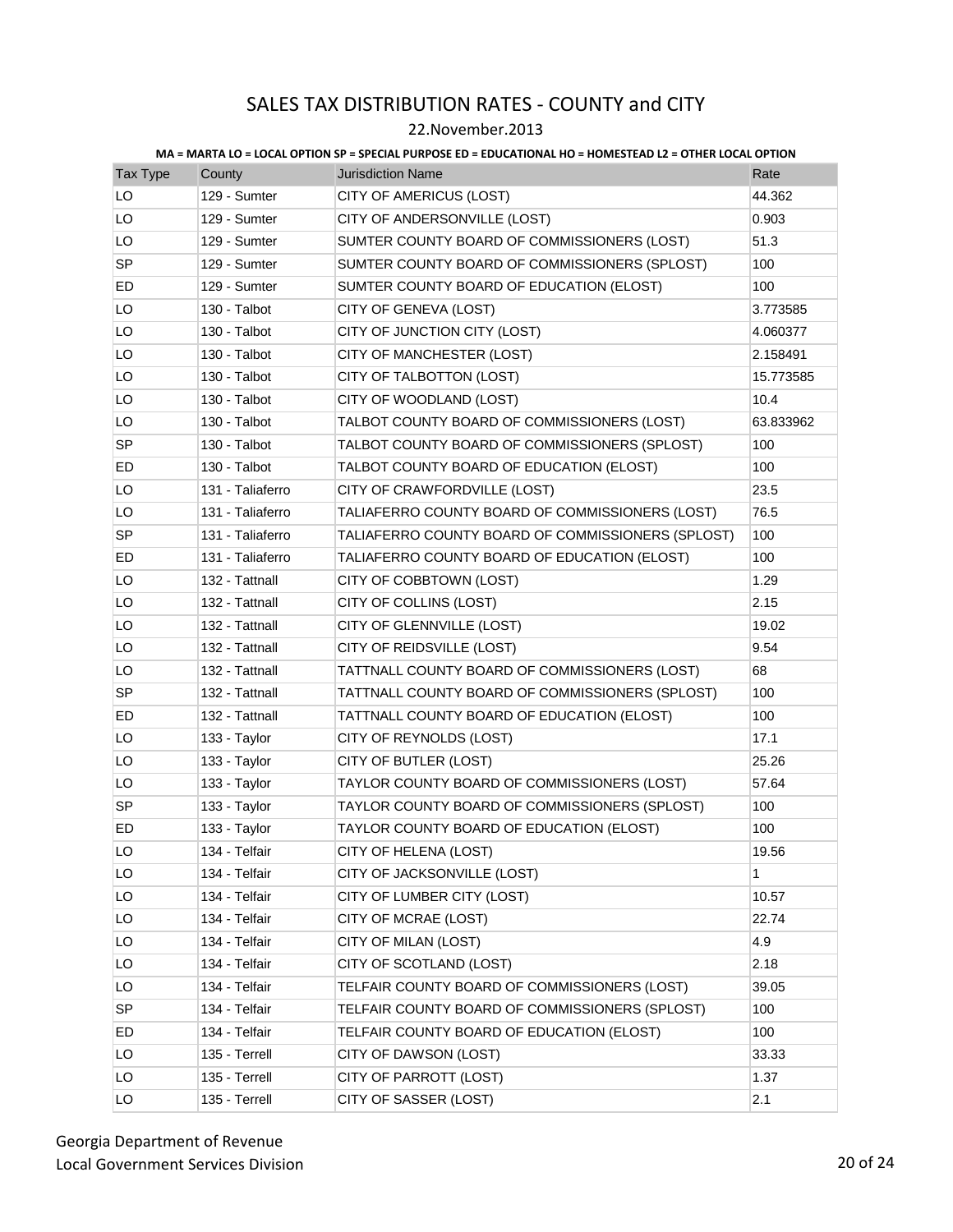### 22.November.2013

| <b>Tax Type</b> | County         | <b>Jurisdiction Name</b>                        | Rate    |
|-----------------|----------------|-------------------------------------------------|---------|
| LO              | 135 - Terrell  | CITY OF BRONWOOD (LOST)                         | 3.1     |
| LO              | 135 - Terrell  | TERRELL COUNTY BOARD OF COMMISSIONERS (LOST)    | 60.1    |
| <b>SP</b>       | 135 - Terrell  | TERRELL COUNTY BOARD OF COMMISSIONERS (SPLOST)  | 100     |
| ED              | 135 - Terrell  | TERRELL COUNTY BOARD OF EDUCATION (ELOST)       | 100     |
| LO              | 136 - Thomas   | CITY OF COOLIDGE (LOST)                         | 0.6549  |
| LO              | 136 - Thomas   | CITY OF MEIGS (LOST)                            | 1.1479  |
| LO              | 136 - Thomas   | TOWN OF OCHLOCKNEE (LOST)                       | 0.6319  |
| LO              | 136 - Thomas   | CITY OF PAVO (LOST)                             | 0.5457  |
| LO              | 136 - Thomas   | CITY OF THOMASVILLE (LOST)                      | 41.3782 |
| <b>ED</b>       | 136 - Thomas   | CITY OF THOMASVILLE BOARD OF EDUCATION (ELOST)  | 36.89   |
| LO              | 136 - Thomas   | CITY OF BARWICK (LOST)                          | 0.336   |
| LO              | 136 - Thomas   | CITY OF BOSTON (LOST)                           | 1.5     |
| LO              | 136 - Thomas   | THOMAS COUNTY BOARD OF COMMISSIONERS (LOST)     | 53.8054 |
| <b>SP</b>       | 136 - Thomas   | THOMAS COUNTY BOARD OF COMMISSIONERS (SPLOST)   | 100     |
| ED              | 136 - Thomas   | THOMAS COUNTY BOARD OF EDUCATION (ELOST)        | 63.11   |
| LO              | 137 - Tift     | CITY OF OMEGA (LOST)                            | 3.05    |
| LO              | 137 - Tift     | CITY OF TIFTON (LOST)                           | 33.33   |
| LO              | 137 - Tift     | CITY OF TY TY (LOST)                            | 1.64    |
| LO              | 137 - Tift     | TIFT COUNTY BOARD OF COMMISSIONERS (LOST)       | 61.98   |
| <b>SP</b>       | 137 - Tift     | TIFT COUNTY BOARD OF COMMISSIONERS (SPLOST)     | 100     |
| ED              | 137 - Tift     | TIFT COUNTY BOARD OF EDUCATION (ELOST)          | 100     |
| LO              | 138 - Toombs   | CITY OF LYONS (LOST)                            | 14.66   |
| LO              | 138 - Toombs   | CITY OF SANTA CLAUS (LOST)                      | 1       |
| LO              | 138 - Toombs   | CITY OF VIDALIA (LOST)                          | 42.17   |
| ED              | 138 - Toombs   | CITY OF VIDALIA BOARD OF EDUCATION (ELOST)      | 48      |
| LO              | 138 - Toombs   | TOOMBS COUNTY BOARD OF COMMISSIONERS (LOST)     | 42.17   |
| <b>SP</b>       | 138 - Toombs   | TOOMBS COUNTY BOARD OF COMMISSIONERS (SPLOST)   | 100     |
| ED              | 138 - Toombs   | TOOMBS COUNTY BOARD OF EDUCATION (ELOST)        | 52      |
| LO              | 139 - Towns    | CITY OF HIAWASSEE (LOST)                        | 10      |
| LO              | 139 - Towns    | CITY OF YOUNG HARRIS (LOST)                     | 9       |
| LO              | 139 - Towns    | TOWNS COUNTY BOARD OF COMMISSIONERS (LOST)      | 81      |
| SP              | 139 - Towns    | TOWNS COUNTY BOARD OF COMMISSIONERS (SPLOST)    | 100     |
| L2              | 139 - Towns    | TOWNS COUNTY BOARD OF EDUCATION (2ND LOST)      | 100     |
| ED              | 139 - Towns    | TOWNS COUNTY BOARD OF EDUCATION (ELOST)         | 100     |
| LO              | 140 - Treutlen | CITY OF SOPERTON (LOST)                         | 45      |
| LO              | 140 - Treutlen | TREUTLEN COUNTY BOARD OF COMMISSIONERS (LOST)   | 55      |
| SP              | 140 - Treutlen | TREUTLEN COUNTY BOARD OF COMMISSIONERS (SPLOST) | 100     |
| ED              | 140 - Treutlen | TREUTLEN COUNTY BOARD OF EDUCATION (ELOST)      | 100     |
| LO              | 141 - Troup    | CITY OF HOGANSVILLE (LOST)                      | 5       |
| LO              | 141 - Troup    | CITY OF LAGRANGE (LOST)                         | 45      |
| LO              | 141 - Troup    | CITY OF WEST POINT (LOST)                       | 5       |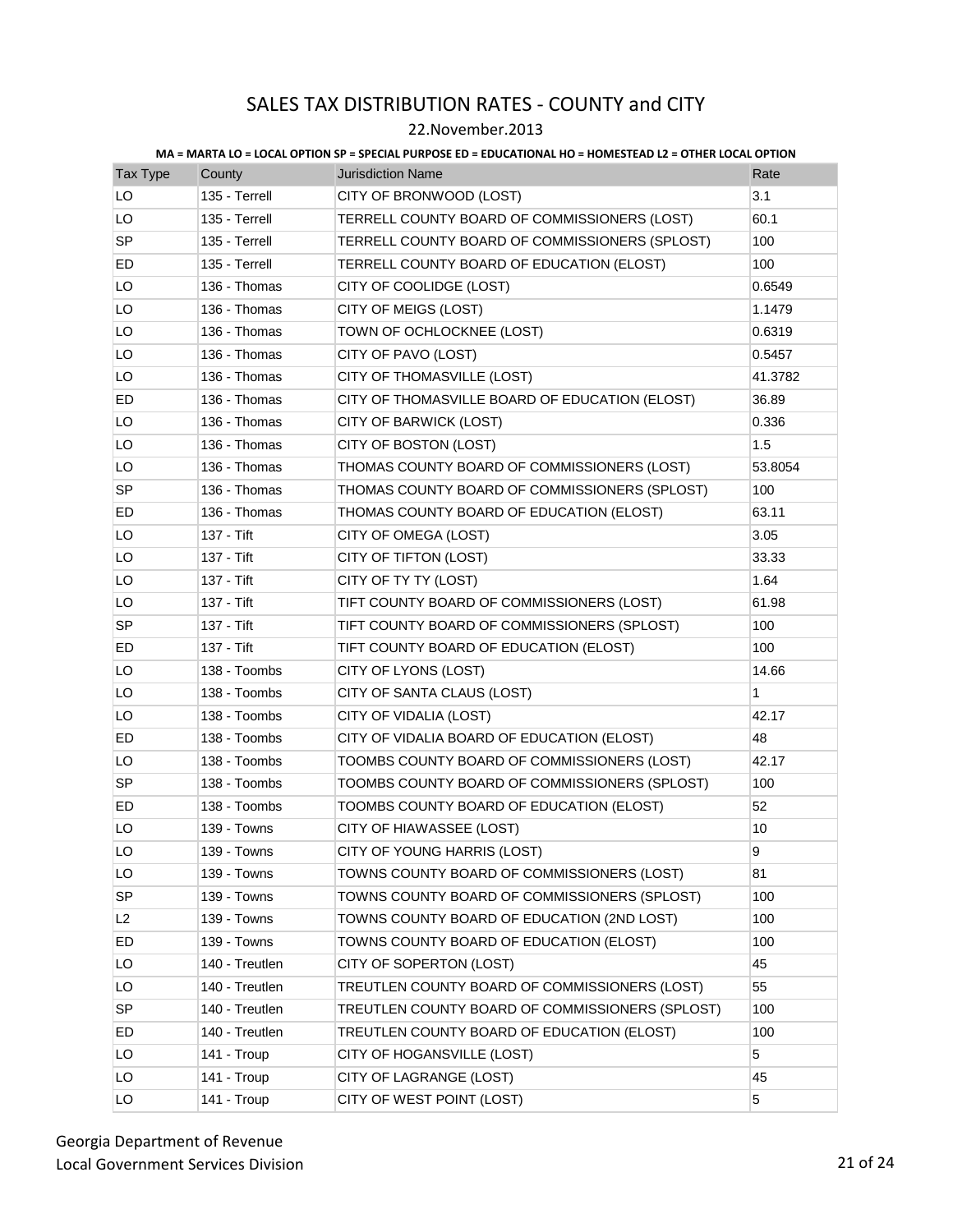### 22.November.2013

| Tax Type  | County       | <u>INA – INARIA LO – LOCAL OF HOR UF – UF LCIAL FORFOUL LD – LDOCATIONAL HO – HONILULAD LL – OTHER LOCAL OF HOR</u><br><b>Jurisdiction Name</b> | Rate           |
|-----------|--------------|-------------------------------------------------------------------------------------------------------------------------------------------------|----------------|
| LO        | 141 - Troup  | TROUP COUNTY BOARD OF COMMISSIONERS (LOST)                                                                                                      | 45             |
| <b>SP</b> | 141 - Troup  | TROUP COUNTY BOARD OF COMMISSIONERS (SPLOST)                                                                                                    | 100            |
| ED        | 141 - Troup  | TROUP COUNTY BOARD OF EDUCATION (ELOST)                                                                                                         | 100            |
| LO        | 142 - Turner | CITY OF REBECCA (LOST)                                                                                                                          | 3              |
| LO        | 142 - Turner | CITY OF SYCAMORE (LOST)                                                                                                                         | 5              |
| LO        | 142 - Turner | CITY OF ASHBURN (LOST)                                                                                                                          | 27             |
| LO        | 142 - Turner | TURNER COUNTY BOARD OF COMMISSIONERS (LOST)                                                                                                     | 65             |
| <b>SP</b> | 142 - Turner | TURNER COUNTY BOARD OF COMMISSIONERS (SPLOST)                                                                                                   | 100            |
| ED        | 142 - Turner | TURNER COUNTY BOARD OF EDUCATION (ELOST)                                                                                                        | 100            |
| LO        | 143 - Twiggs | CITY OF DANVILLE (LOST)                                                                                                                         | 4              |
| LO        | 143 - Twiggs | CITY OF JEFFERSONVILLE (LOST)                                                                                                                   | 20             |
| LO        | 143 - Twiggs | TWIGGS COUNTY BOARD OF COMMISSIONERS (LOST)                                                                                                     | 76             |
| <b>SP</b> | 143 - Twiggs | TWIGGS COUNTY BOARD OF COMMISSIONERS (SPLOST)                                                                                                   | 100            |
| ED        | 143 - Twiggs | TWIGGS COUNTY BOARD OF EDUCATION (ELOST)                                                                                                        | 100            |
| LO        | 144 - Union  | CITY OF BLAIRSVILLE (LOST)                                                                                                                      | 20             |
| LO        | 144 - Union  | UNION COUNTY BOARD OF COMMISSIONERS (LOST)                                                                                                      | 80             |
| <b>SP</b> | 144 - Union  | UNION COUNTY BOARD OF COMMISSIONERS (SPLOST)                                                                                                    | 100            |
| ED        | 144 - Union  | UNION COUNTY BOARD OF EDUCATION (ELOST)                                                                                                         | 100            |
| LO        | 145 - Upson  | CITY OF THOMASTON (LOST)                                                                                                                        | 43             |
| LO        | 145 - Upson  | CITY OF YATESVILLE (LOST)                                                                                                                       | $\overline{2}$ |
| LO        | 145 - Upson  | UPSON COUNTY BOARD OF COMMISSIONERS (LOST)                                                                                                      | 55             |
| SP        | 145 - Upson  | UPSON COUNTY BOARD OF COMMISSIONERS (SPLOST)                                                                                                    | 100            |
| ED        | 145 - Upson  | UPSON COUNTY BOARD OF EDUCATION (ELOST)                                                                                                         | 100            |
| LO        | 146 - Walker | CITY OF CHICKAMAUGA (LOST)                                                                                                                      | 2.64           |
| ED        | 146 - Walker | CITY OF CHICKAMAUGA BOARD OF EDUCATION (ELOST)                                                                                                  | 13.3           |
| LO        | 146 - Walker | CITY OF FORT OGLETHORPE (LOST)                                                                                                                  | 0.09           |
| LO        | 146 - Walker | CITY OF LAFAYETTE (LOST)                                                                                                                        | 9.52           |
| LO        | 146 - Walker | CITY OF LOOKOUT MOUNTAIN (LOST)                                                                                                                 | 2.2            |
| LO        | 146 - Walker | CITY OF ROSSVILLE (LOST)                                                                                                                        | 5.55           |
| LO        | 146 - Walker | WALKER COUNTY BOARD OF COMMISSIONERS (LOST)                                                                                                     | 80             |
| SP        | 146 - Walker | WALKER COUNTY BOARD OF COMMISSIONERS (SPLOST)                                                                                                   | 100            |
| ED        | 146 - Walker | WALKER COUNTY BOARD OF EDUCATION (ELOST)                                                                                                        | 86.7           |
| LO        | 147 - Walton | CITY OF LOGANVILLE (LOST)                                                                                                                       | 10.46          |
| LO        | 147 - Walton | CITY OF MONROE (LOST)                                                                                                                           | 17.3           |
| LO        | 147 - Walton | CITY OF SOCIAL CIRCLE (LOST)                                                                                                                    | 5.59           |
| ED        | 147 - Walton | CITY OF SOCIAL CIRCLE BOARD OF EDUCATION (ELOST)                                                                                                | 11.126         |
| LO        | 147 - Walton | CITY OF WALNUT GROVE (LOST)                                                                                                                     | 1.65           |
| LO        | 147 - Walton | WALTON COUNTY BOARD OF COMMISSIONERS (LOST)                                                                                                     | 65             |
| <b>SP</b> | 147 - Walton | WALTON COUNTY BOARD OF COMMISSIONERS (SPLOST)                                                                                                   | 100            |
| ED        | 147 - Walton | WALTON COUNTY BOARD OF EDUCATION (ELOST)                                                                                                        | 88.874         |
| LO        | 148 - Ware   | CITY OF WAYCROSS (LOST)                                                                                                                         | 48             |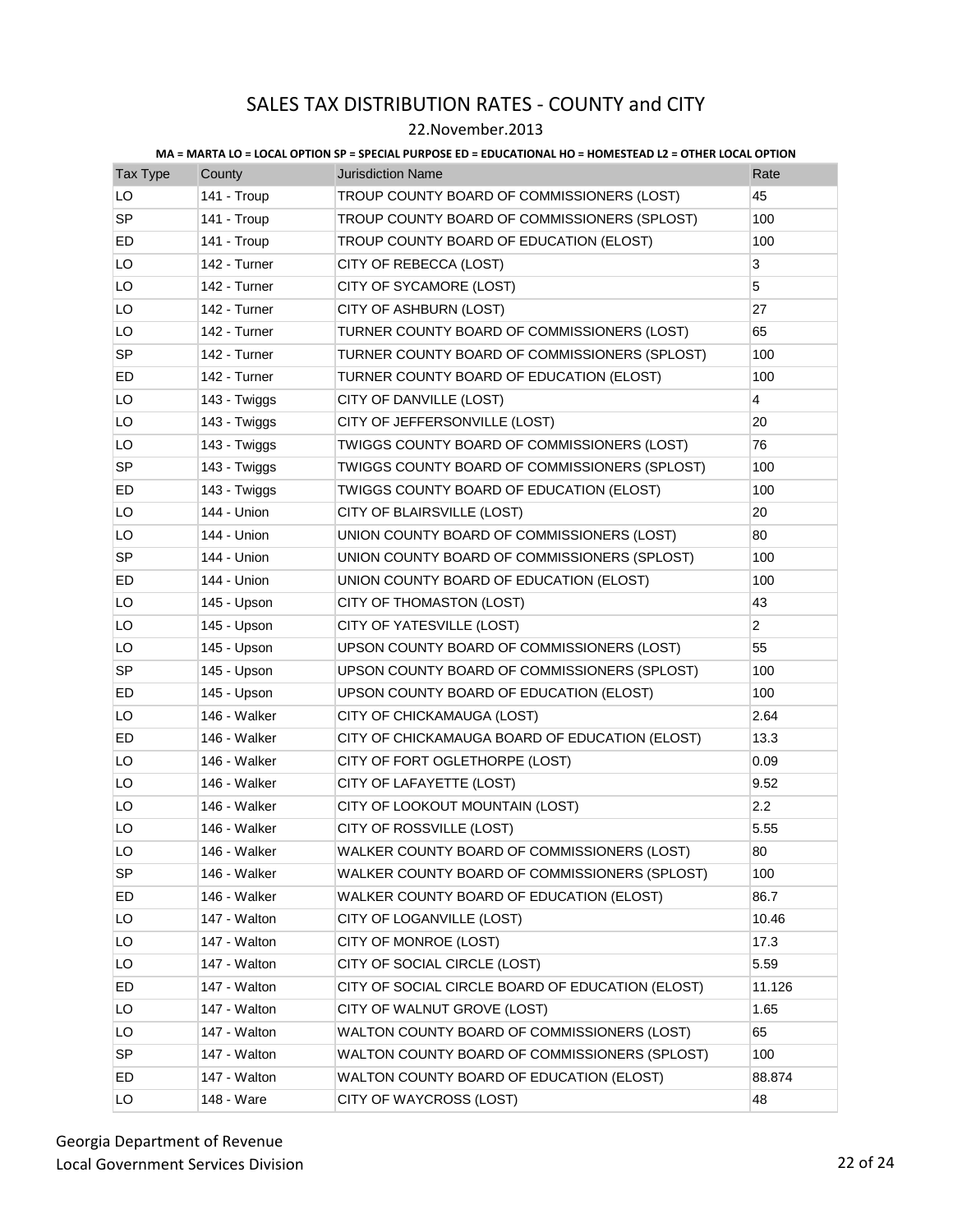### 22.November.2013

| Tax Type  | County           | <b>Jurisdiction Name</b>                          | Rate  |
|-----------|------------------|---------------------------------------------------|-------|
| LO        | 148 - Ware       | WARE COUNTY BOARD OF COMMISSIONERS (LOST)         | 52    |
| <b>SP</b> | 148 - Ware       | WARE COUNTY BOARD OF COMMISSIONERS (SPLOST)       | 100   |
| ED        | 148 - Ware       | WARE COUNTY BOARD OF EDUCATION (ELOST)            | 100   |
| LO        | 149 - Warren     | CITY OF NORWOOD (LOST)                            | 4.1   |
| LO        | 149 - Warren     | CITY OF WARRENTON (LOST)                          | 33.2  |
| LO        | 149 - Warren     | CITY OF CAMAK (LOST)                              | 2.37  |
| LO        | 149 - Warren     | WARREN COUNTY BOARD OF COMMISSIONERS (LOST)       | 60.33 |
| SP        | 149 - Warren     | WARREN COUNTY BOARD OF COMMISSIONERS (SPLOST)     | 100   |
| ED        | 149 - Warren     | WARREN COUNTY BOARD OF EDUCATION (ELOST)          | 100   |
| LO        | 150 - Washington | CITY OF DAVISBORO (LOST)                          | 2.45  |
| LO        | 150 - Washington | CITY OF DEEPSTEP (LOST)                           | 0.83  |
| LO        | 150 - Washington | CITY OF HARRISON (LOST)                           | 1.83  |
| LO        | 150 - Washington | CITY OF OCONEE (LOST)                             | 1.14  |
| LO        | 150 - Washington | CITY OF RIDDLEVILLE (LOST)                        | 0.36  |
| LO        | 150 - Washington | CITY OF SANDERSVILLE (LOST)                       | 32.96 |
| LO        | 150 - Washington | CITY OF TENNILLE (LOST)                           | 7.74  |
| LO        | 150 - Washington | WASHINGTON COUNTY BOARD OF COMMISSIONERS (LOST)   | 52.69 |
| <b>SP</b> | 150 - Washington | WASHINGTON COUNTY BOARD OF COMMISSIONERS (SPLOST) | 100   |
| ED        | 150 - Washington | WASHINGTON COUNTY BOARD OF EDUCATION (ELOST)      | 100   |
| LO        | 151 - Wayne      | CITY OF JESUP (LOST)                              | 41.9  |
| LO        | 151 - Wayne      | CITY OF ODUM (LOST)                               | 1.5   |
| LO        | 151 - Wayne      | CITY OF SCREVEN (LOST)                            | 3.5   |
| LO        | 151 - Wayne      | WAYNE COUNTY BOARD OF COMMISSIONERS (LOST)        | 53.1  |
| <b>SP</b> | 151 - Wayne      | WAYNE COUNTY BOARD OF COMMISSIONERS (SPLOST)      | 100   |
| ED        | 151 - Wayne      | WAYNE COUNTY BOARD OF EDUCATION (ELOST)           | 100   |
| LO        | 152 - Webster    | TOWN OF PRESTON (LOST)                            | 0     |
| LO        | 152 - Webster    | WEBSTER COUNTY BOARD OF COMMISSIONERS (LOST)      | 100   |
| <b>SP</b> | 152 - Webster    | WEBSTER COUNTY BOARD OF COMMISSIONERS (SPLOST)    | 100   |
| ED        | 152 - Webster    | WEBSTER COUNTY BOARD OF EDUCATION (ELOST)         | 100   |
| LO        | 153 - Wheeler    | CITY OF GLENWOOD (LOST)                           | 21    |
| LO        | 153 - Wheeler    | CITY OF ALAMO (LOST)                              | 21    |
| LO        | 153 - Wheeler    | WHEELER COUNTY BOARD OF COMMISSIONERS (LOST)      | 58    |
| SP        | 153 - Wheeler    | WHEELER COUNTY BOARD OF COMMISSIONERS (SPLOST)    | 100   |
| ED.       | 153 - Wheeler    | WHEELER COUNTY BOARD OF EDUCATION (ELOST)         | 100   |
| LO        | 154 - White      | CITY OF CLEVELAND (LOST)                          | 20    |
| LO        | 154 - White      | CITY OF HELEN (LOST)                              | 20    |
| LO        | 154 - White      | WHITE COUNTY BOARD OF COMMISSIONERS (LOST)        | 60    |
| SP        | 154 - White      | WHITE COUNTY BOARD OF COMMISSIONERS (SPLOST)      | 100   |
| ED        | 154 - White      | WHITE COUNTY BOARD OF EDUCATION (ELOST)           | 100   |
| LO        | 155 - Whitfield  | CITY OF COHUTTA (LOST)                            | 0.64  |
| LO        | 155 - Whitfield  | CITY OF DALTON (LOST)                             | 32    |